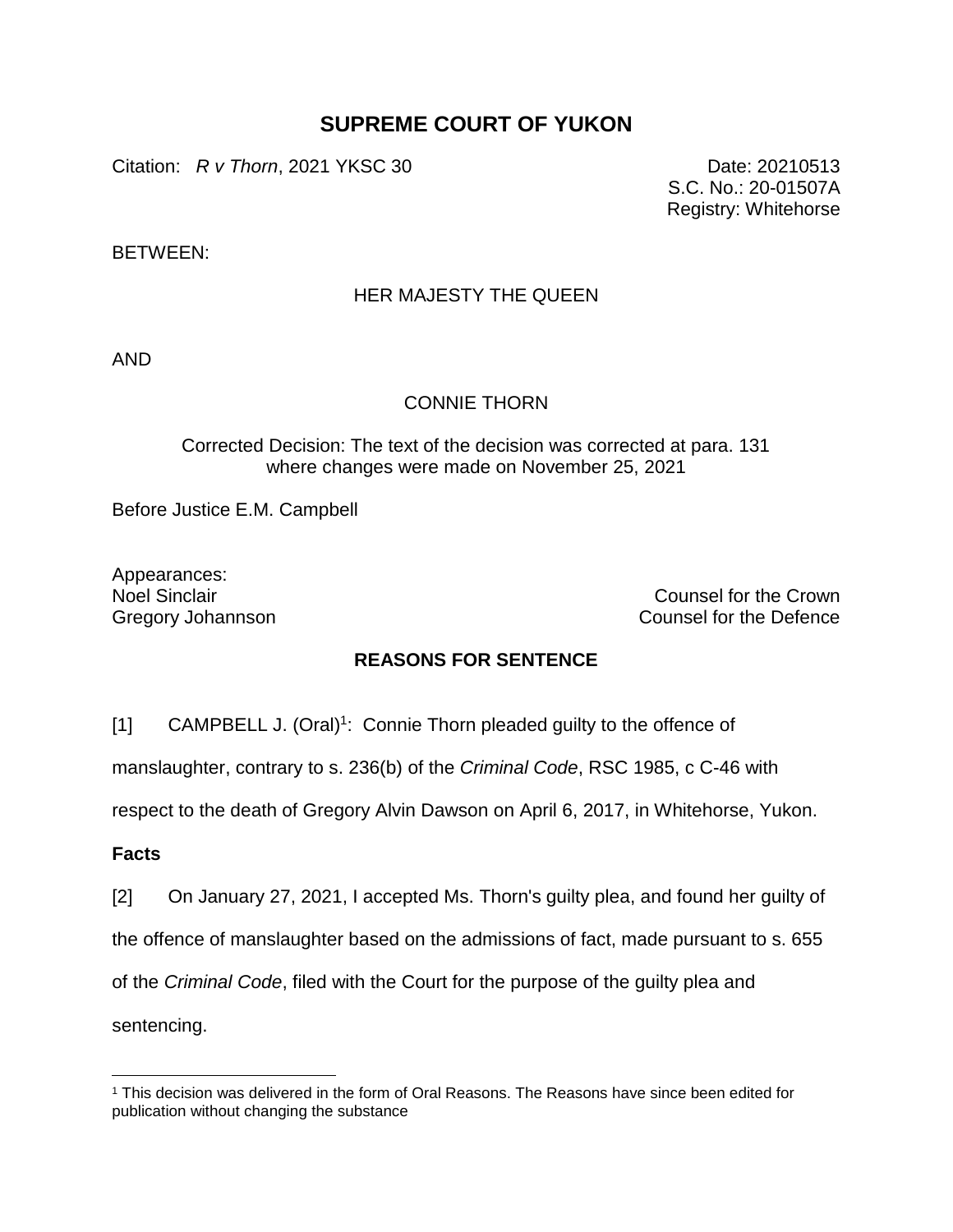- [3] Essentially, the admitted facts regarding the offence are as follows:
	- At the time of the offence, Ms. Thorn and Mr. Dawson were in a domestic relationship. They were living together in an apartment in Whitehorse.
	- In the evening of April 6, 2017, Ms. Thorn called 911 from their apartment to report that she had returned home from a day out, and that she had discovered Mr. Dawson deceased in their apartment on the kitchen floor. She said that his body was cold, that he looked beat-up, and that he had a history of seizures, which may have been related to his death.
	- Ms. Thorn told the police that she had arrived home 20 to 30 minutes earlier, and had drank some cider in her bedroom before calling 911. She told the police that the apartment was as it appeared when she returned home that evening, and that she had not moved or cleaned up anything in the apartment.
	- The police attended the apartment, and found Mr. Dawson deceased, resting on his back on the kitchen floor. His face and hands were extensively covered in dried blood.
	- Mr. Dawson was fully dressed, although his trousers were unbuttoned, and partially lowered, exposing some of his buttocks. That area of his body and the kitchen floor beneath him were soiled with Mr. Dawson's feces, apparently resulting from bowel incontinence proximate to the time of his death. Based upon smears in the feces on the kitchen floor, it appeared that Mr. Dawson had been moved with his pants partially lowered.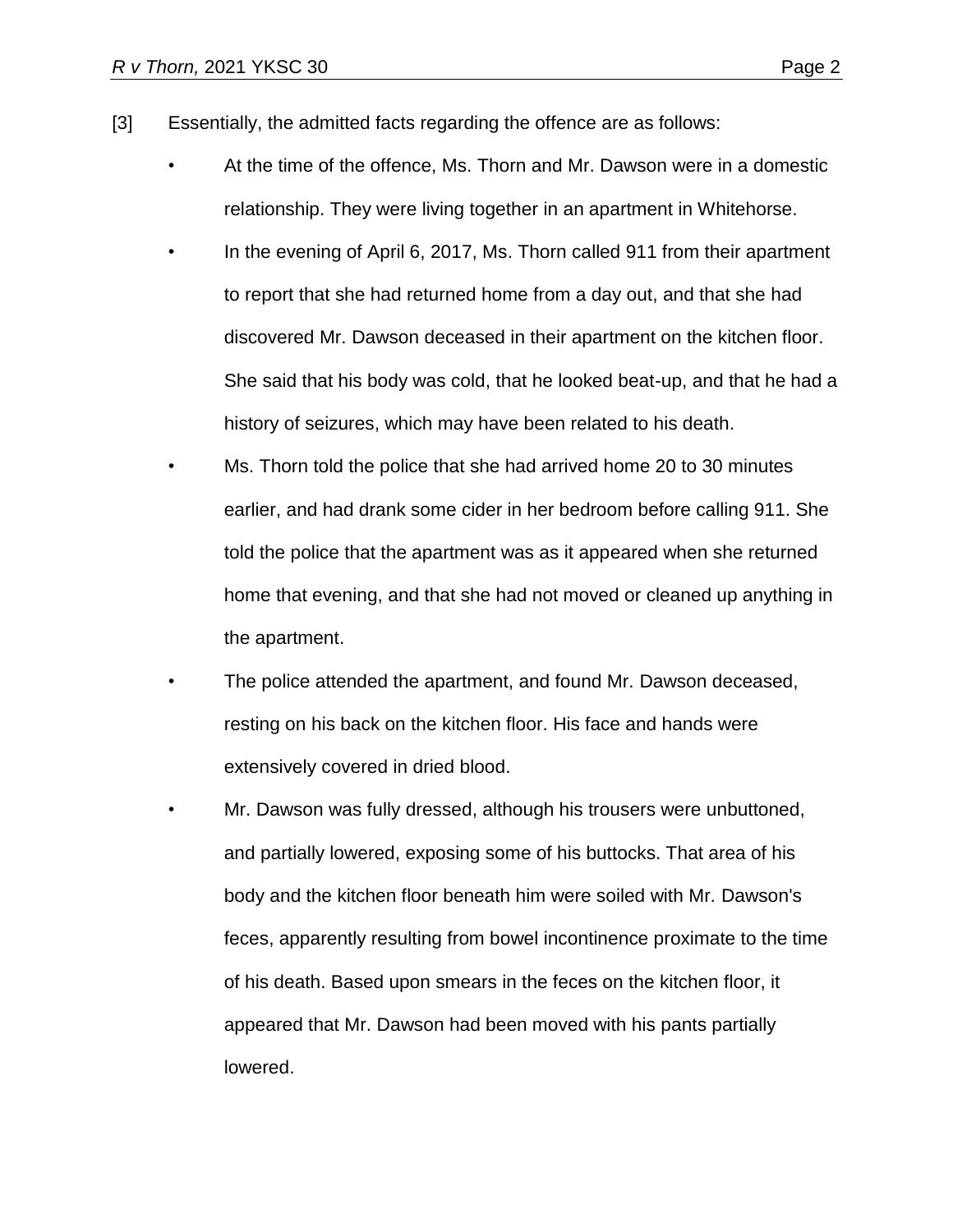- A forensic examination of the apartment revealed bloodstaining in most of the rooms in the home, including extensive pooled bloodstains and spatter bloodstains throughout the living room on the sectional couch and the carpet, on the walls, and on the doorframe into the kitchen.
- The investigators found cushions on the couch in the living room that had been turned upside down after the blood had pooled on top of them. The cushions had been covered with a blanket.
- There were also blood stains on the bed linens in the bedroom shared by Ms. Thorn and Mr. Dawson.
- In the kitchen, investigators observed wiped bloodstains, spattered bloodstains, and pooled bloodstains on cabinets, appliances, and the floor.
- Blood stains containing Mr. Dawson's DNA were discovered on various articles of female clothing and cleaning products at various locations in the apartment, including but not limited to bloodstained pants in the bedroom, and on clothing found in a laundry container next to the bathroom. Investigators also identified bloodstains on work boots located in the kitchen, which were forensically attributed to Ms. Thorn through DNA analysis.
- Forensic examination of the residence identified other evidence suggesting a partial clean-up of blood stains in various rooms, and a recently damaged section of drywall in the living room with drywall crumbs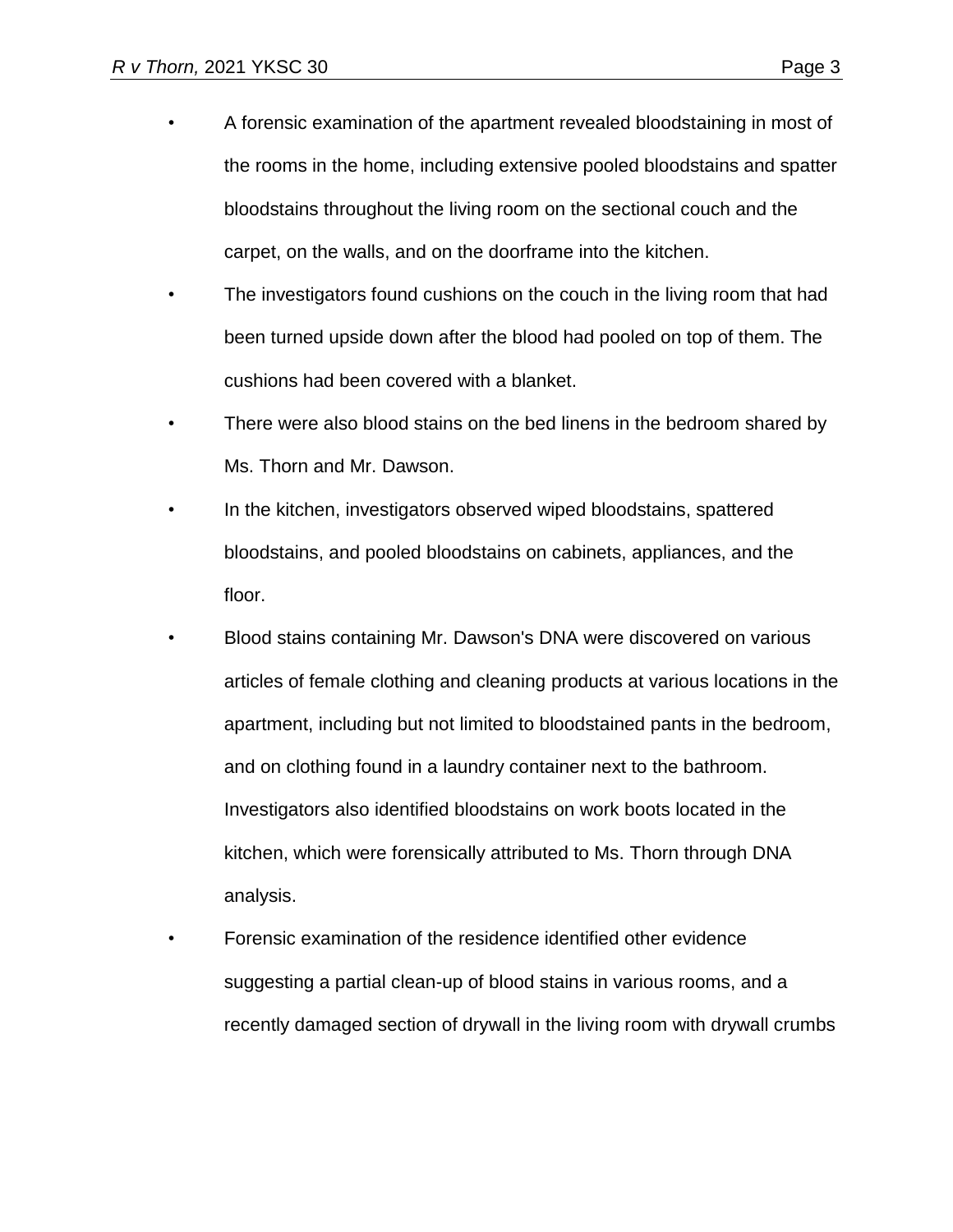on the adjacent area of the floor. The apartment was otherwise relatively neat and tidy.

- An empty 750 ml bottle of vodka with traces of Mr. Dawson's blood on the spout, body, and base of the bottle mixed with traces of Mr. Dawson's and Ms. Thorn's DNA on the body and base of the bottle was found in a recycling bin in the apartment.
- During Ms. Thorn's initial 911 call to the RCMP for assistance, and on several other occasions throughout the investigation, Ms. Thorn provided statements to the RCMP indicating that she had been away from home all day on April 6th, and that she had not had any contact with Mr. Dawson since the evening of April 5th when, she said, he had unexpectedly left their apartment while she was sleeping.
- Ms. Thorn's alibi statements were contradicted by a witness living in the upstairs apartment who overheard an argument between Ms. Thorn and Mr. Dawson during the day on April 6th. That witness also heard a loud banging sound from Ms. Thorn's apartment around that time, and later heard sounds of Ms. Thorn sobbing in her apartment in the early afternoon of April 6th.
- Also, one of Mr. Dawson's relatives called Ms. Thorn during the evening of April 6th seeking to contact Mr. Dawson. Ms. Thorn informed her that Mr. Dawson was not at home at that time.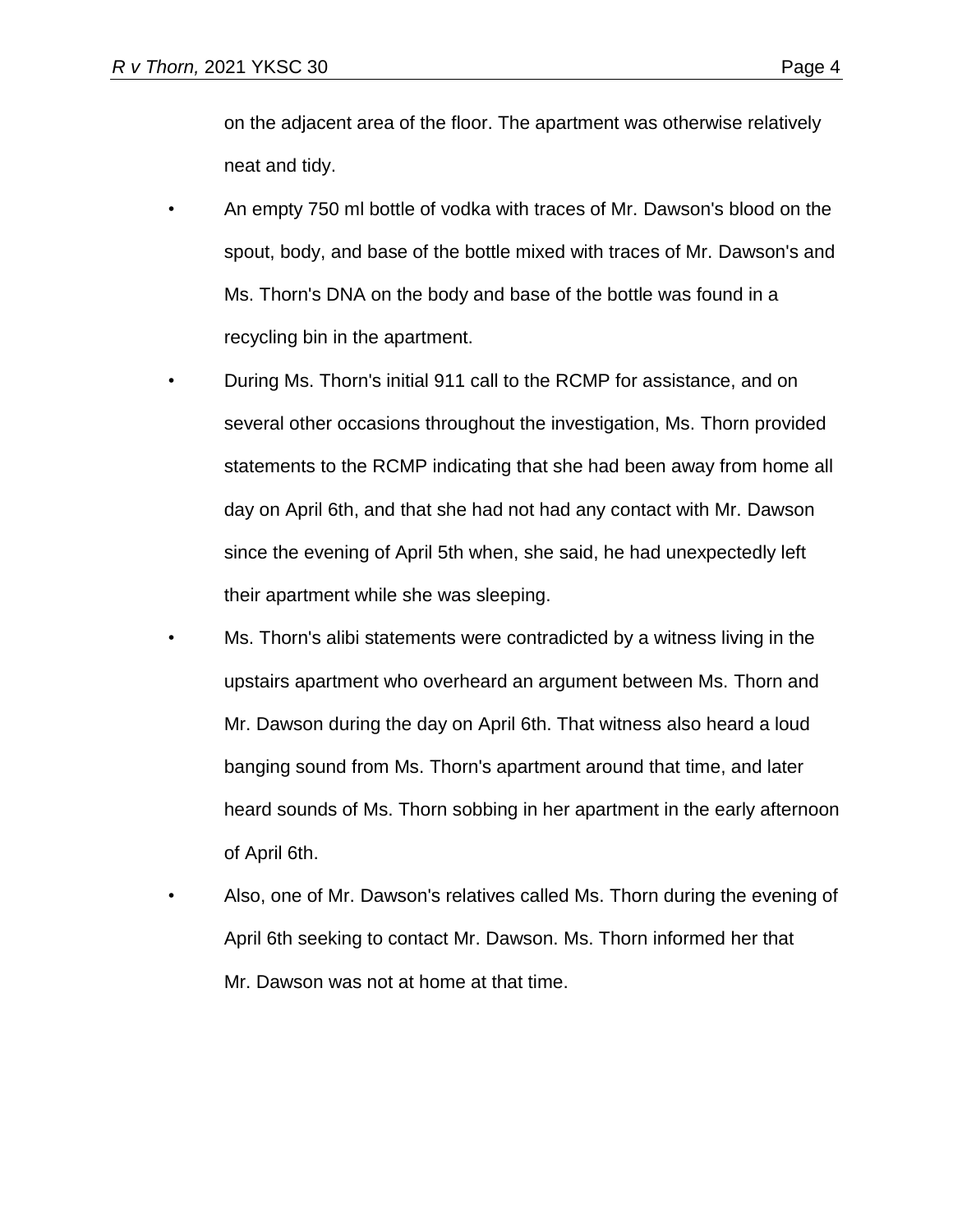- In addition, forensic evidence indicates that there was no one other than Mr. Dawson and Ms. Thorn inside the apartment at or around the time of Mr. Dawson's death on April 6, 2017.
- A forensic autopsy of Mr. Dawson's body (remains) identified numerous recent serious internal and external blunt force trauma injuries to Mr. Dawson's head and torso.
- Ms. Thorn admits that she is responsible for the various blunt force trauma injuries, which unlawfully caused Mr. Dawson's death, including specifically:
	- i) bleeding on the surface lining of the brain (recent right parietal subarachnoid hemorrhage);
	- ii) multiple recent bruises, lacerations, and abrasions on Mr. Dawson's face, scalp, neck, lips, and inside his mouth;
	- iii) fractures of Mr. Dawson's right third and fourth ribs; and
	- iv) perforation (tear) in Mr. Dawson's small intestine, which resulted in substantial, and almost immediately fatal, internal bleeding.
- Mr. Dawson's blood alcohol concentration at the time of his death was 252 mg% (more than three times the legal blood alcohol limit for driving a motor vehicle). Also present in Mr. Dawson's blood were metabolites indicative of recent exposure to cannabis.
- Ms. Thorn admits that she lost her self-control, and assaulted Mr. Dawson using excessive force, resulting in Mr. Dawson's death.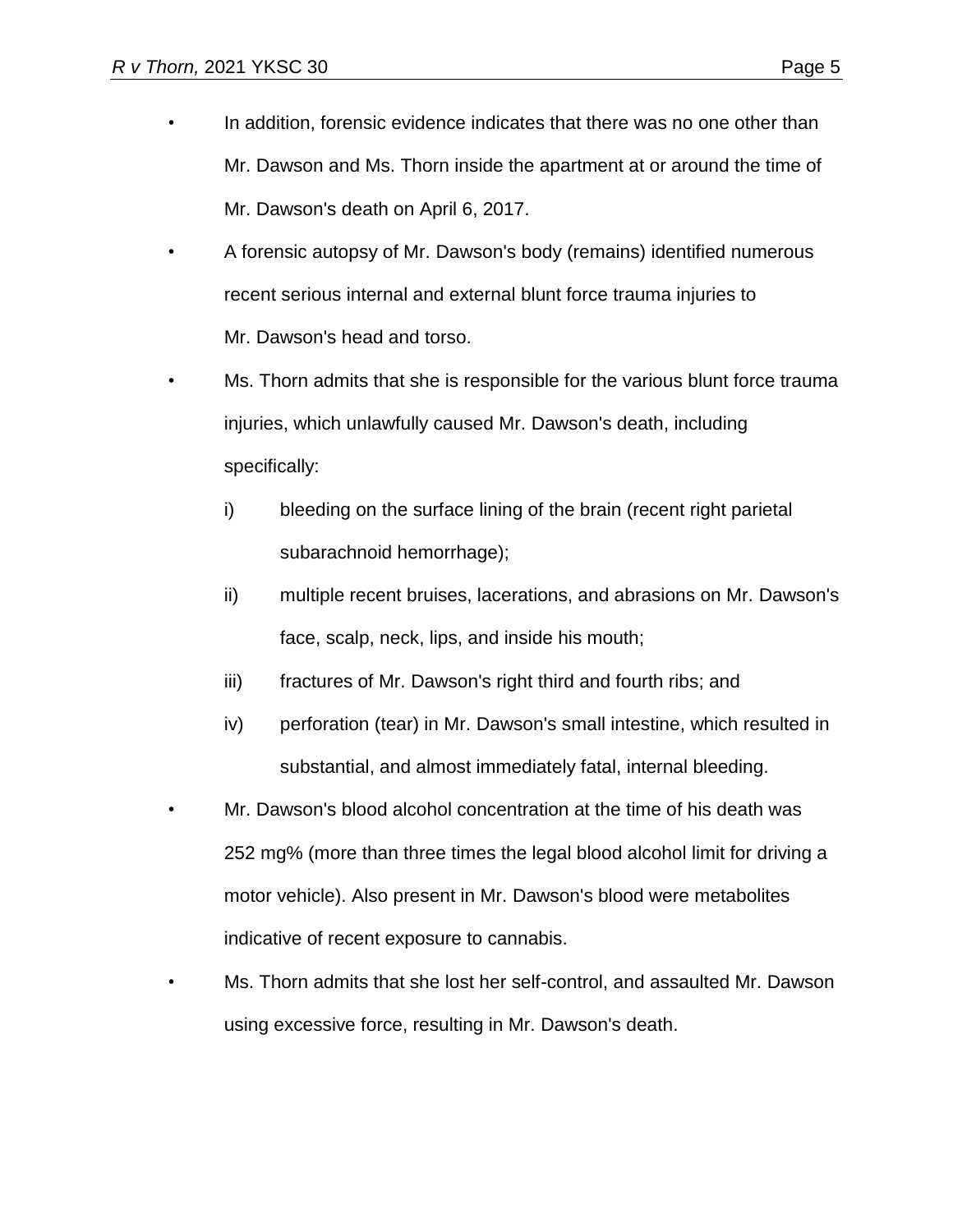- At the time she assaulted Mr. Dawson, Ms. Thorn was intoxicated from her consumption of vodka and cider. She admits that she acted in the heat of passion while intoxicated, and attacked Mr. Dawson.
- Mr. Dawson was 45 years old when he died. Mr. Dawson was of First Nations heritage.
- Ms. Thorn was 48 years old when she assaulted Mr. Dawson, and caused his death. She is of First Nations heritage.
- Ms. Thorn was first arrested in relation to the death of Mr. Dawson on October 16, 2019.

# **Crown's and Defence's respective positions on sentencing**

[4] Crown counsel and defence counsel are not very far apart on what they respectively submit constitutes an appropriate sentence.

[5] Crown counsel submits that a sentence of five years less time served is appropriate, considering the nature and circumstances of the offence, its impact on the family of the victim and his community, as well as the circumstances of the offender.

[6] In addition, Crown counsel seeks the following ancillary orders:

- i) a DNA order, pursuant to s. 487.04 and 487.051 of the *Criminal Code*;
- ii) a lifetime firearms prohibition order, pursuant to s. 109 of the *Criminal Code*; and
- iii) a no contact order with a number of Mr. Dawson's relatives and friends while Ms. Thorn is serving the custodial portion of her sentence, pursuant to s. 743.21 of the *Criminal Code*.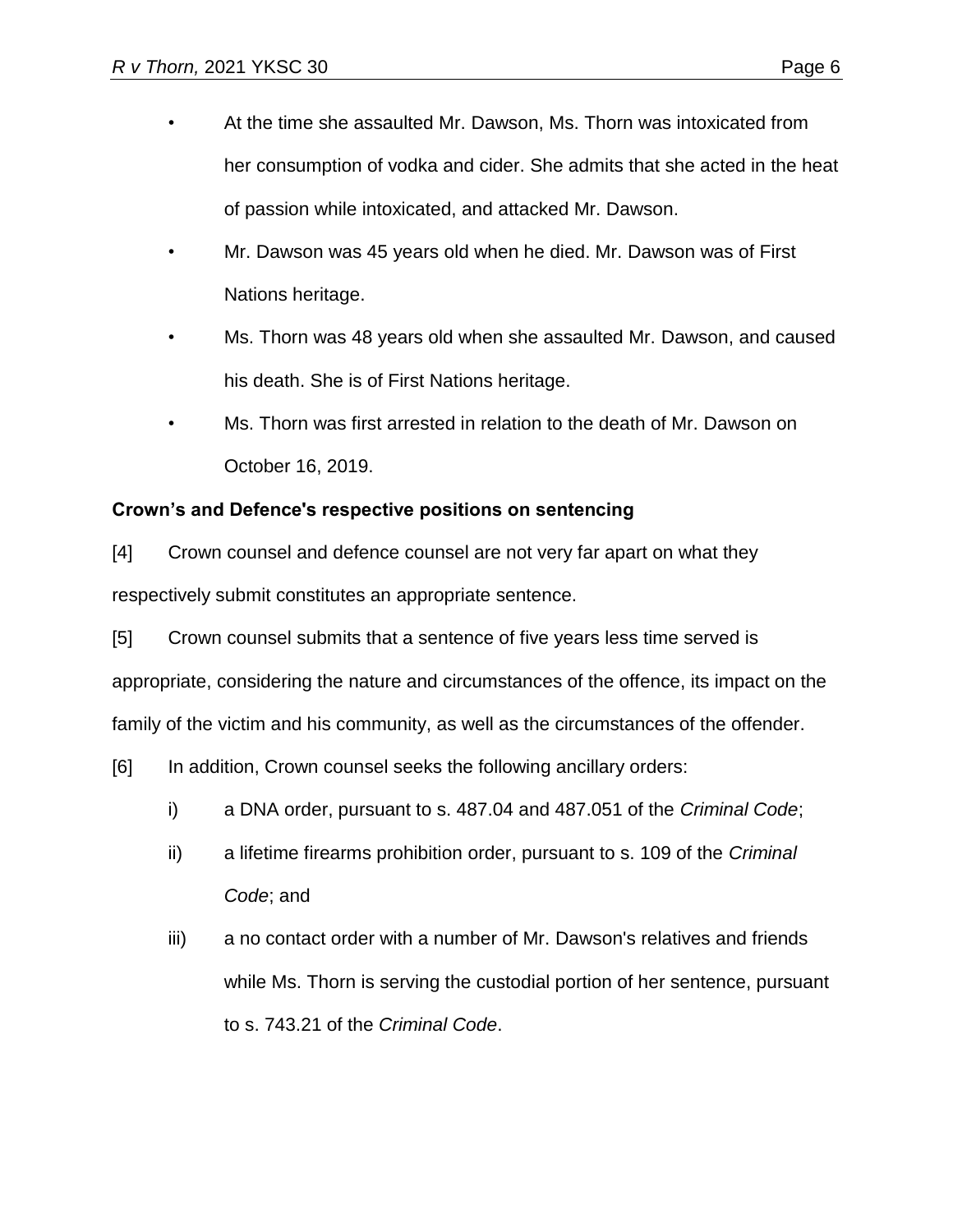[7] Crown counsel also seeks an order directing the Registrar of the Court to transmit all of the exhibits filed during Ms. Thorn's sentencing proceeding to the Correctional Service of Canada.

[8] Crown counsel does not seek a restitution order in this matter.

[9] Defence counsel agrees that a penitentiary sentence is warranted in this matter, but submits that a period of two years plus one day of custody, in addition to time already served by Ms. Thorn in pre-sentence custody, is appropriate in this case. Defence counsel submits that Ms. Thorn would benefit from the programming and counselling available in the federal system.

[10] Defence counsel also seeks a recommendation that Ms. Thorn serve her federal sentence at one of two Indigenous healing lodges located close to her family: the Okimaw Ohci Healing Lodge in Saskatchewan or the Buffalo Sage Wellness House in Edmonton, Alberta.

[11] Both Crown counsel and defence counsel agree that the time Ms. Thorn has spent in pre-sentence custody should be credited at a 1.5:1 ratio, considering her good behaviour while incarcerated at the Whitehorse Correctional Centre (WCC) in this matter. Crown counsel concedes that, due to her good behaviour, Ms. Thorn would have earned remission time had she been serving a sentence, and, as a result, is not opposed to Ms. Thorn receiving credit at a ratio of 1.5:1 for pre-sentence custody.

#### **Victim impact statements and community impact statement**

[12] Mr. Dawson's death was a tragic event. The victim impact statements read and filed during the sentencing hearing reveal how Mr. Dawson's death, and the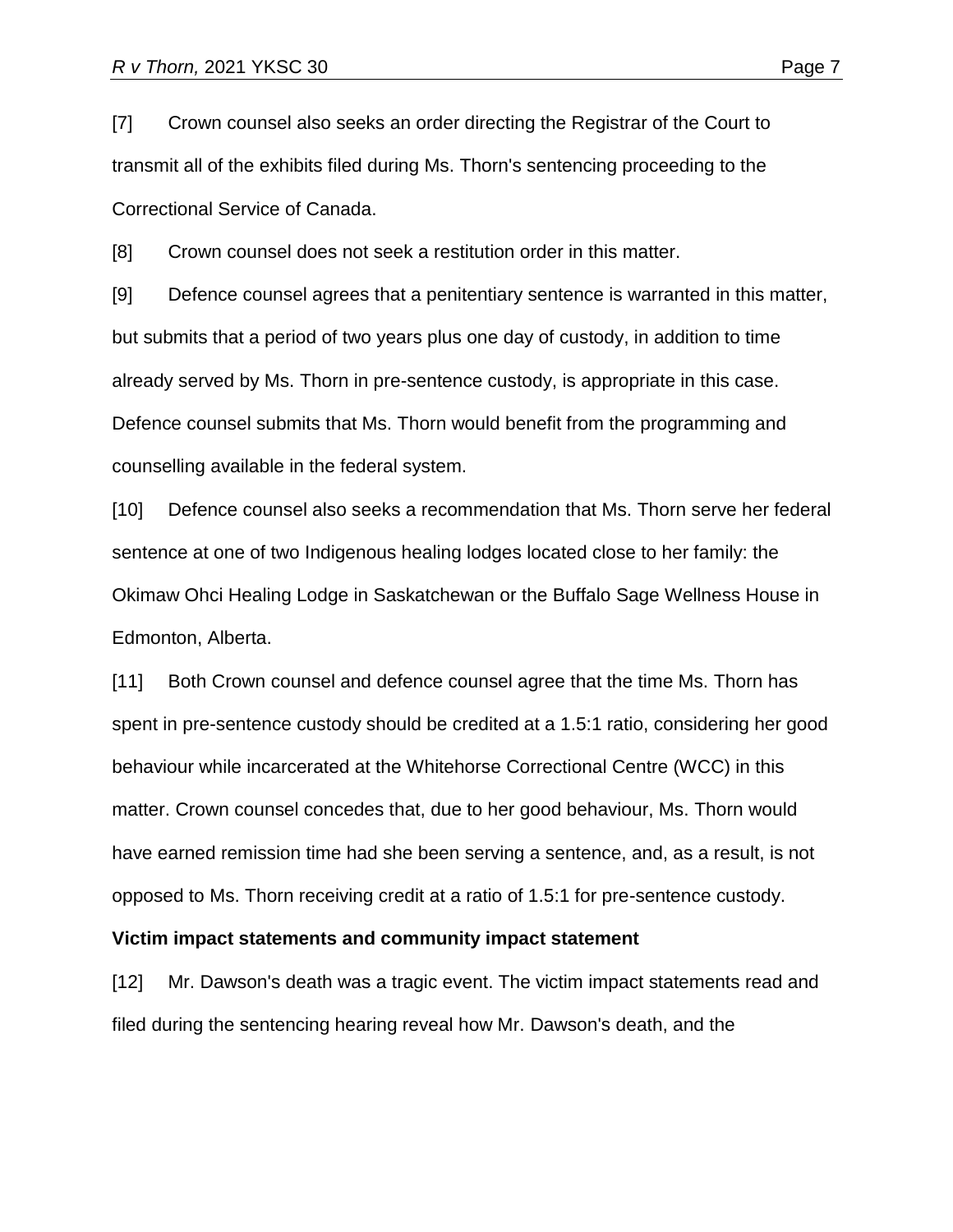circumstances surrounding his death have deeply affected his family and friends, and how they continue to affect them emotionally and psychologically.

[13] Mr. Dawson was only 45 years old when he died. His death adds to the emotional and psychological toll that already weighed on Mr. Dawson's family, as a result of the loss of loved ones in prior tragic circumstances.

[14] By all accounts, Mr. Dawson was a kind and gentle person, who was loved by his family, and appreciated by many. Mr. Dawson had a good sense of humour. He was also an artist. Even though life was not always easy for him, he enjoyed sharing stories and helping friends. His death has left an unfillable void in the lives of his siblings, cousins, nieces and nephews, as well as his friends.

[15] As stated by Shirley Dawson, one of Mr. Dawson's cousins, who considered him a brother:

> Things will be very different for our family. We will be penalized for the rest of our lives. The hurt will never go away. While the pain will be eased over time, I will never forget my brother Greg.

[16] A community impact statement was also prepared, on behalf of the Kwanlin Dün First Nation and Ta'an Kwäch'än Council, to explain how the offence has affected both communities. Portions of the statement were read in court during the sentencing hearing.

[17] Mr. Dawson was a registered citizen of the Ta'an Kwäch'än Council ("TKC") with close affiliation with the Kwanlin Dün First Nation ("KDFN").

[18] The statement reveals that members of both communities were impacted emotionally, psychologically, spiritually, and economically by the offence.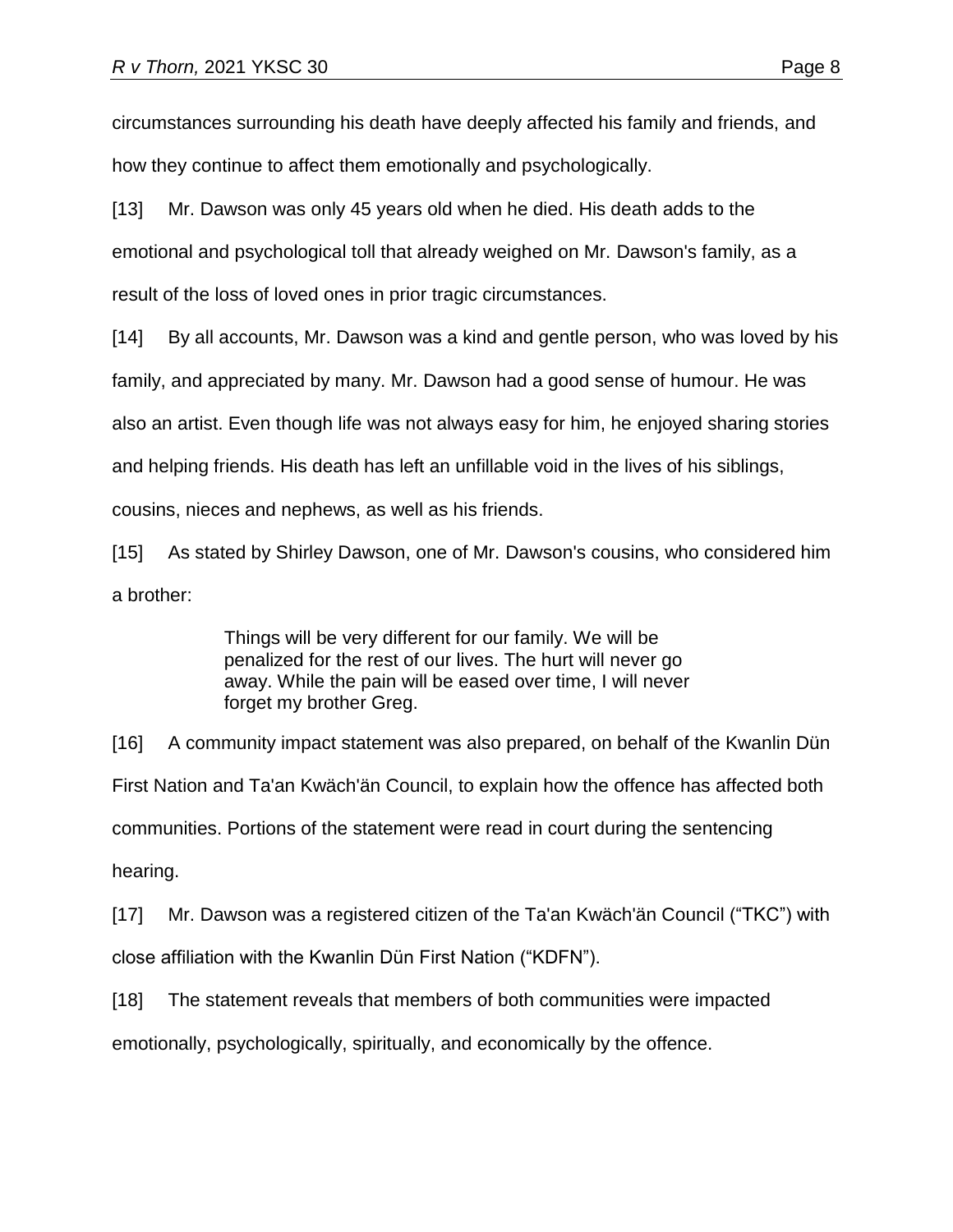[19] Members of KDFN and TKC were in shock upon learning of Mr. Dawson's death and the circumstances surrounding his death. Mr. Dawson was described as kind and gentle, and as someone who never posed a threat to anyone. Many in the community asked, "Why him?". The shock experienced by members of the two communities was quickly replaced with great sadness, grief, and anger. In addition, a sense of guilt emerged, mainly from those in positions of helping vulnerable citizens, like Mr. Dawson. The statement indicates that since the crime occurred, there has been pressure on the

First Nations to house their most vulnerable citizens.

[20] As a considerable amount of time elapsed between the commission of the offence, and the arrest of Ms. Thorn, there was also a lot of fear, concern, and speculation in the community about who could have committed the crime.

[21] The community impact statement also reveals that:

… Hearing of the victim's death and the way it happened brought many families within the community back to a time when they had to deal with other traumatic deaths. A lot of community members felt an immediate need and urge to reach out and help, or felt the same pain as the family because it is something they experienced before. (p. 6)

[22] In addition, after Mr. Dawson's death, a number of KDFN employees who were related to Mr. Dawson or close to him had to take leave for days, and sometimes weeks afterwards. This, in turn, affected KDFN's capacity and ability to deliver its programs, and services.

[23] At p. 7 of the community impact statement, it is further explained that:

… When a First Nation deals with a murder, their response has to be quick to deal with the sudden grief that the community members are feeling. All regular business is cancelled and time and resources are poured into the community. …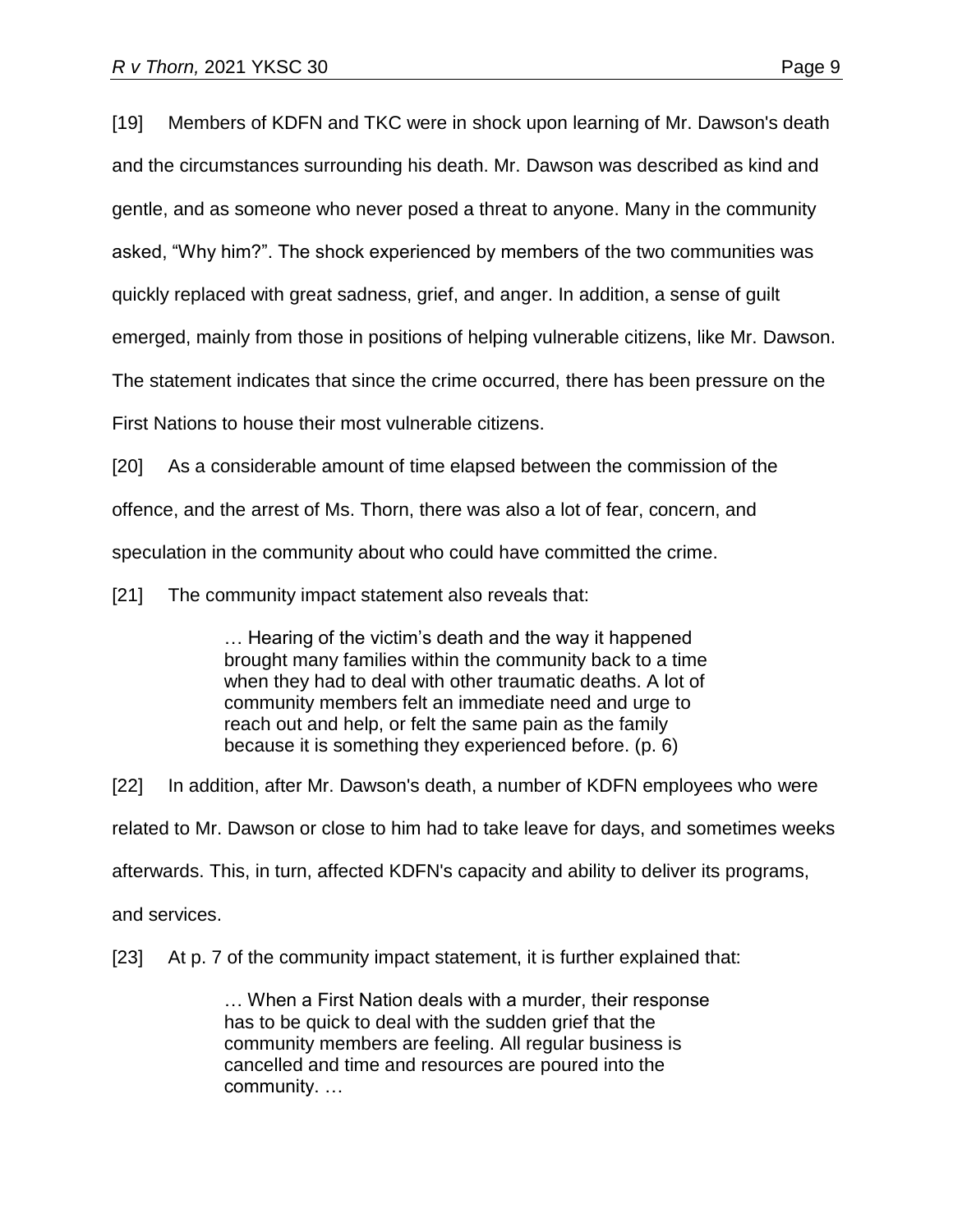[24] The two First Nations were also concerned about meeting the spiritual needs of their community members as a result of the death of Mr. Dawson.

[25] Finally, the statement reveals that there was a noticeable increase in substance use, as a coping mechanism, among those community members with a pre-existing, but under control, substance issue. This situation led to an increase in demand for substance use services and justice services in the community, which took an additional toll on the First Nations Health and Justice departments.

#### **Circumstances of the offender**

[26] A comprehensive *Gladue* report was prepared in this matter, which provides valuable information and insight regarding Ms. Thorn's personal circumstances as an Indigenous person and, more particularly, as a Métis person. A thorough pre-sentence report (PSR) was also prepared and filed with the Court at sentencing. The PSR also provides valuable information with respect to Ms. Thorn.

[27] Ms. Thorn cooperated and participated in the two separate interview processes for the preparation of the *Gladue* report and the PSR.

[28] Ms. Thorn is 52 years old. She is the youngest of a family of nine children born to Lester and Lillian Dempsey. Ms. Thorn spent her childhood in Fort Smith in the Northwest Territories.

[29] Ms. Thorn is Métis and, like her parents who are both deceased, is of Woodland Cree and Chipewyan descent. Ms. Thorn is a member of the Northwest Territories Métis Nation.

[30] Ms. Thorn is an intergenerational residential school survivor. Ms. Thorn's two grandmothers had very similar lives. Both were Métis and attended residential schools,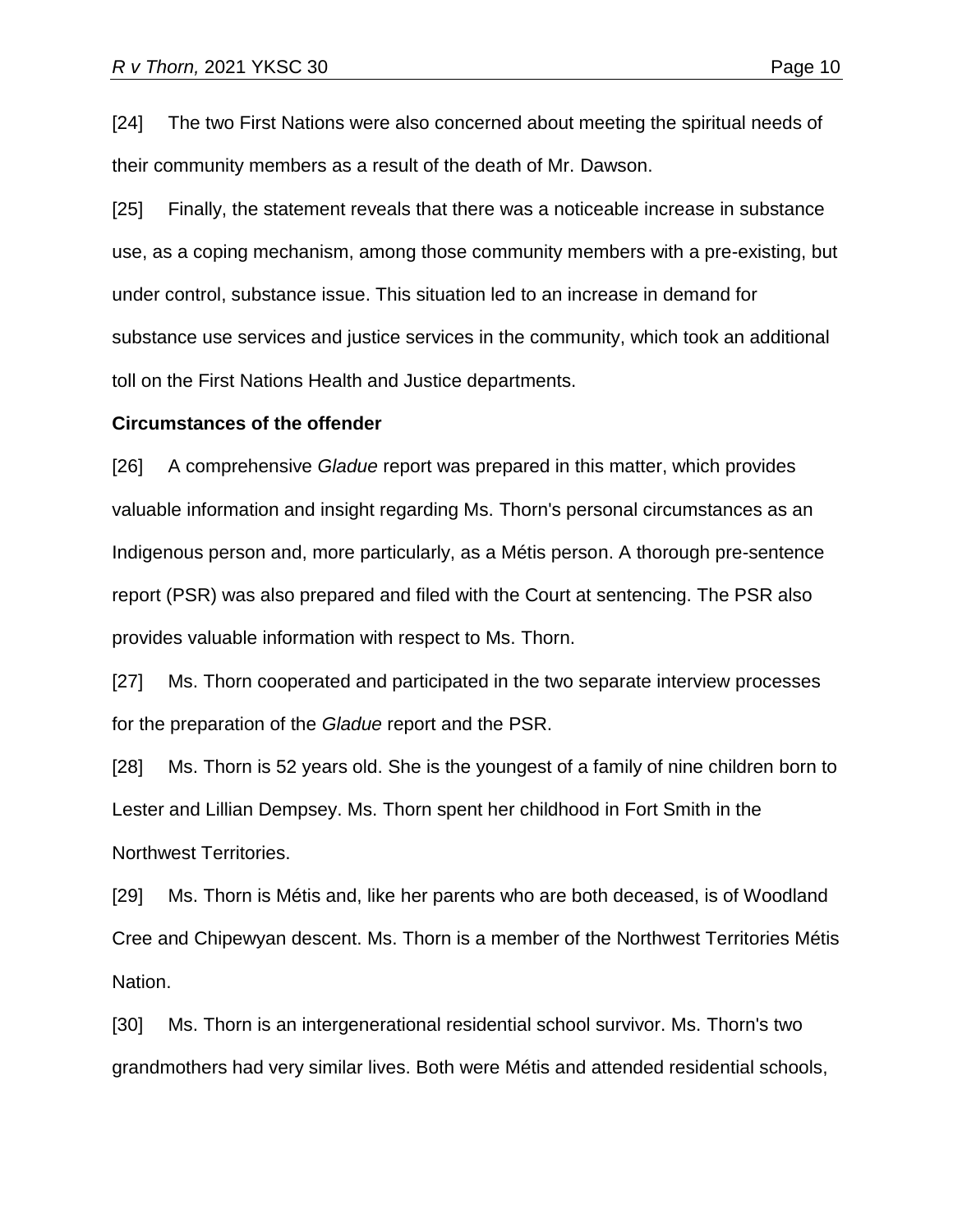where they endured abuse. In addition, both were forced into an arranged marriage with a fur trapper. One of Ms. Thorn's grandfathers was of Cree heritage, and he, too, attended residential school, whereas her other grandfather was of Irish descent. [31] Ms. Thorn's father also attended residential school where he suffered abuse. Ms. Thorn's mother lived a more traditional lifestyle, and spent a lot of time "in the bush". She attended day school, and was allowed to return home in the evenings. A number of Ms. Thorn's older siblings attended residential school. Ms. Thorn knew she was Métis growing up but their father, due to the legacy of the residential school system, did not live a traditional lifestyle.

[32] Ms. Thorn grew up in a chaotic home with little support. Ms. Thorn's father was a hard worker who was often away from home. However, he suffered from an addiction to gambling and alcohol. Growing up, Ms. Thorn witnessed her father being physically and verbally abusive towards her mother and her siblings when he drank. Ms. Thorn was approximately five years old when her father had a work injury, which left him in a wheelchair. From then on, the physical abuse somewhat diminished but the drinking and the verbal abuse continued. Ms. Thorn's mother, on the other hand, was the one responsible for running the household, and caring for all her children on her own. [33] In addition, it is reported that Ms. Thorn suffered abuse at the hands of some members of her family.

[34] Ms. Thorn started drinking alcohol at the age of 13 with other children from her neighbourhood. Around the same time, Ms. Thorn was sent to live with her older brother in Calgary for family-related reasons. She was placed in care when she was 14 years old.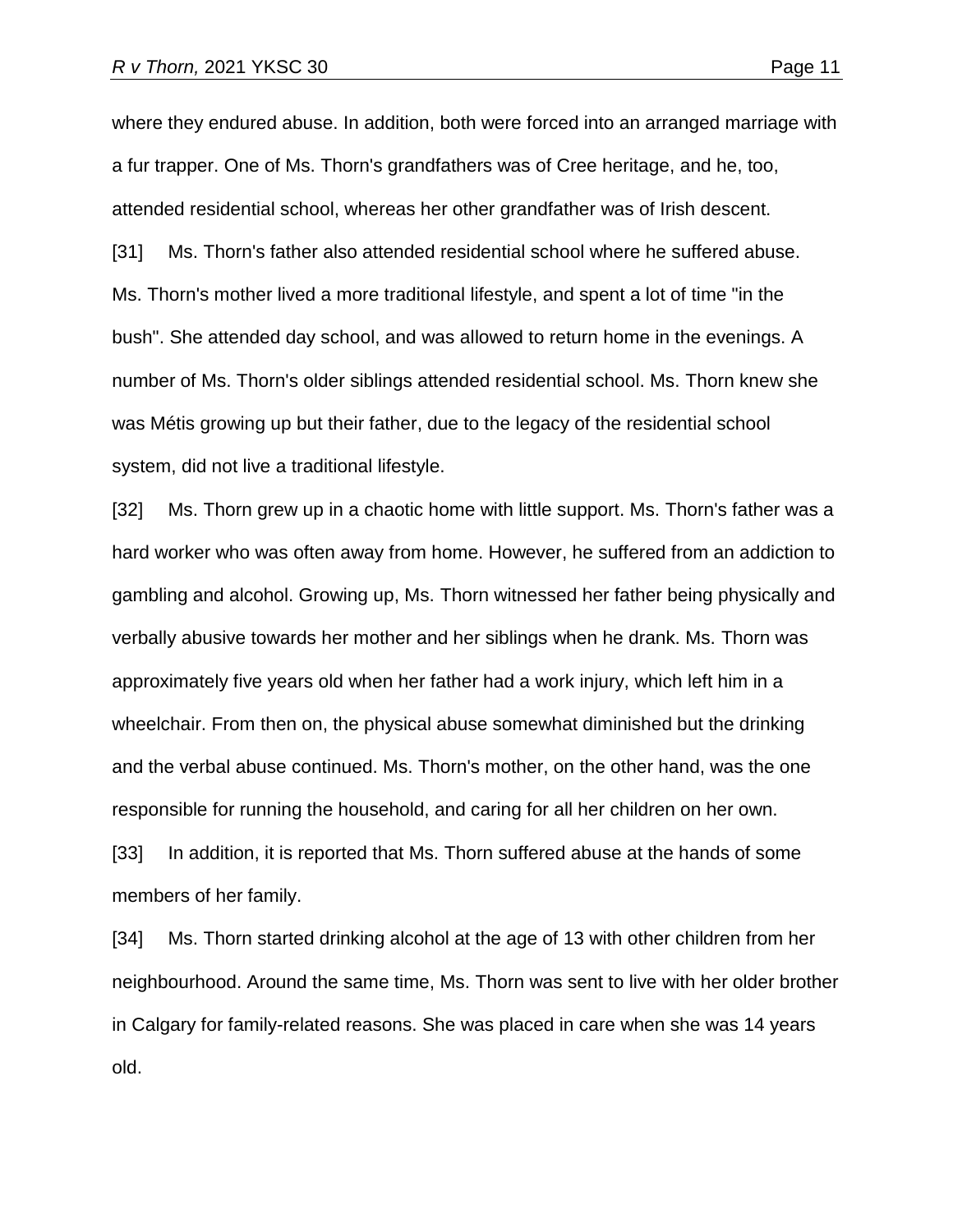[35] Ms. Thorn's drinking increased in her teenage years, and, by the age of 17, she started experimenting with marijuana. She was 18 years old when she entered into her first common-law relationship. Her partner was abusive, and she eventually left the relationship.

[36] Ms. Thorn did not finish high school at the time due to alcohol abuse, and the difficulties related to the abusive relationship she was in at the time.

[37] Ms. Thorn met her husband, Herman Thorn, in 1995. They married in 2002. They have two children together. While she is still legally married to Herman Thorn, Ms. Thorn estimates that they have only lived together for approximately one year, as Herman Thorn has been in and out of custody for most of their relationship. As a result, Ms. Thorn essentially raised their two children on her own until they were removed from her care a number of years ago.

[38] Ms. Thorn also experienced violence at the hands of Herman Thorn, who is presently in custody at the WCC awaiting sentencing on a number of criminal matters. Herman Thorn has been convicted of assault on Ms. Thorn, and one of their children. However, Ms. Thorn and Herman Thorn are allowed visits while in custody at the WCC, and do visit each other. Ms. Thorn appears ambivalent about her relationship with Herman Thorn, and has indicated to the *Gladue* writer that "she will still be his friend because he is the father of her children."

[39] Ms. Thorn quit drinking when she was pregnant with her first child and returned to Forth Smith. She reported that she remained sober for the next 13 years.

[40] Ms. Thorn obtained a number of diplomas and certificates during that period of time, including her Grade 12 diploma.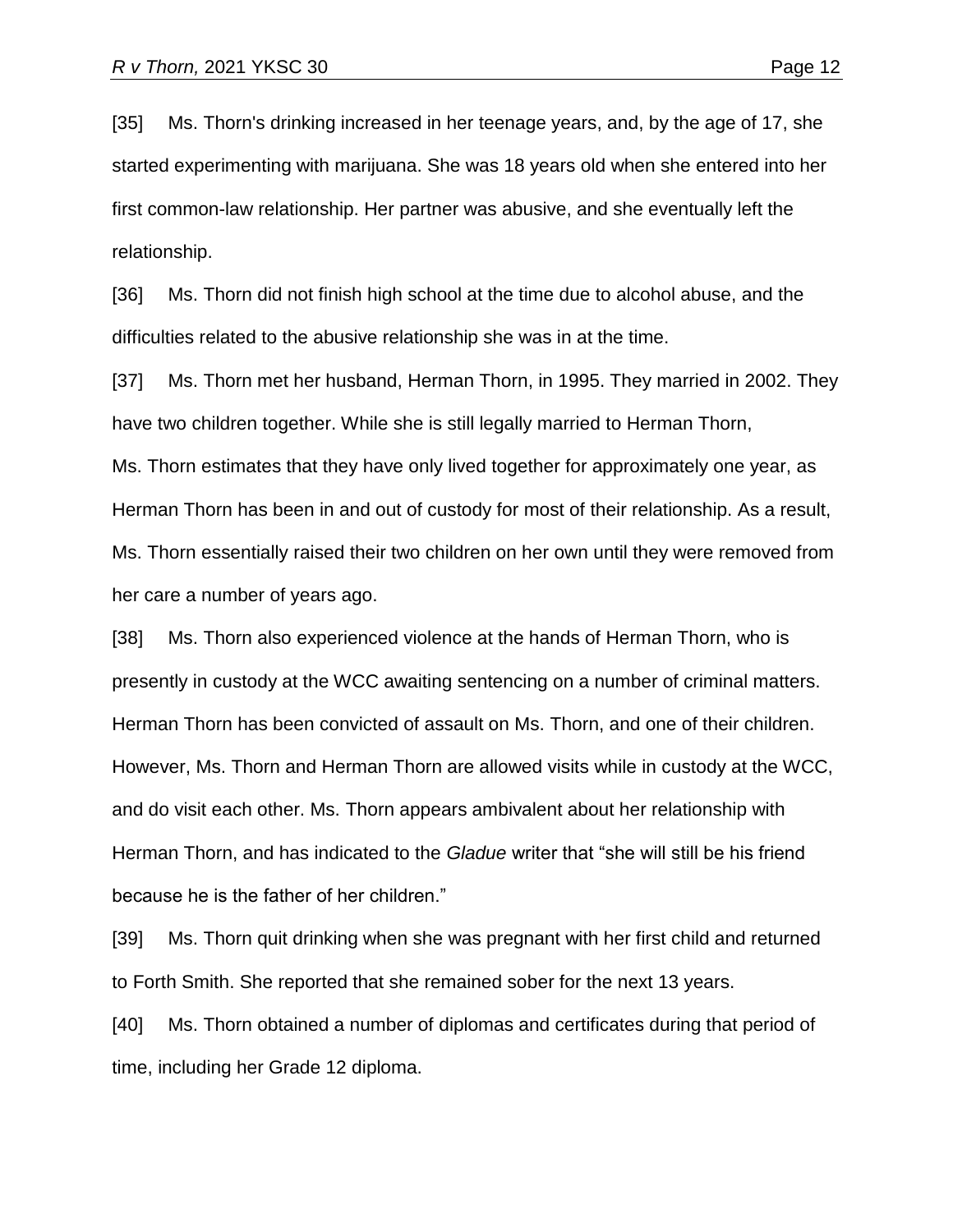[41] In 2012, Ms. Thorn was accepted into the Bachelor of Social Work Program at the Yukon College (now Yukon University), and moved to Whitehorse with her two children. However, she abandoned her studies due to family issues. It is around that time that she started drinking again, and fell into a downward spiral.

[42] Family and Children's Services became involved with Ms. Thorn's family in the fall of 2012. It is reported that the department's continued involvement with Ms. Thorn's family was a result of ongoing violence, and parental neglect due to alcohol and drug use. Ms. Thorn's eldest child is now an adult, whereas her youngest child remains in continuing care. Presently, Ms. Thorn does not have contact with her eldest child but has weekly phone contacts, and a monthly in-person visit with her youngest child.

[43] Ms. Thorn has been in Whitehorse since 2012, living on social assistance and temporary employment over the years.

[44] Ms. Thorn has been diagnosed with a number of conditions since arriving in Whitehorse, including post-traumatic stress disorder (PTSD), major depressive disorder, alcohol use disorder, and anxiety. Ms. Thorn indicated, during the preparation of her PSR, that her current mental health has significantly improved, and that regular reading and keeping occupied has allowed her to remain medication and symptom free for some time.

[45] It is reported that a psychological assessment conducted in 2016 indicates that Ms. Thorn's family upbringing likely led her to developing alcohol use as a primary coping tool for stress.

[46] Between 2013 and 2019, prior to her arrest in this matter, Ms. Thorn participated in extensive counselling and programming. However, despite her efforts, Ms. Thorn has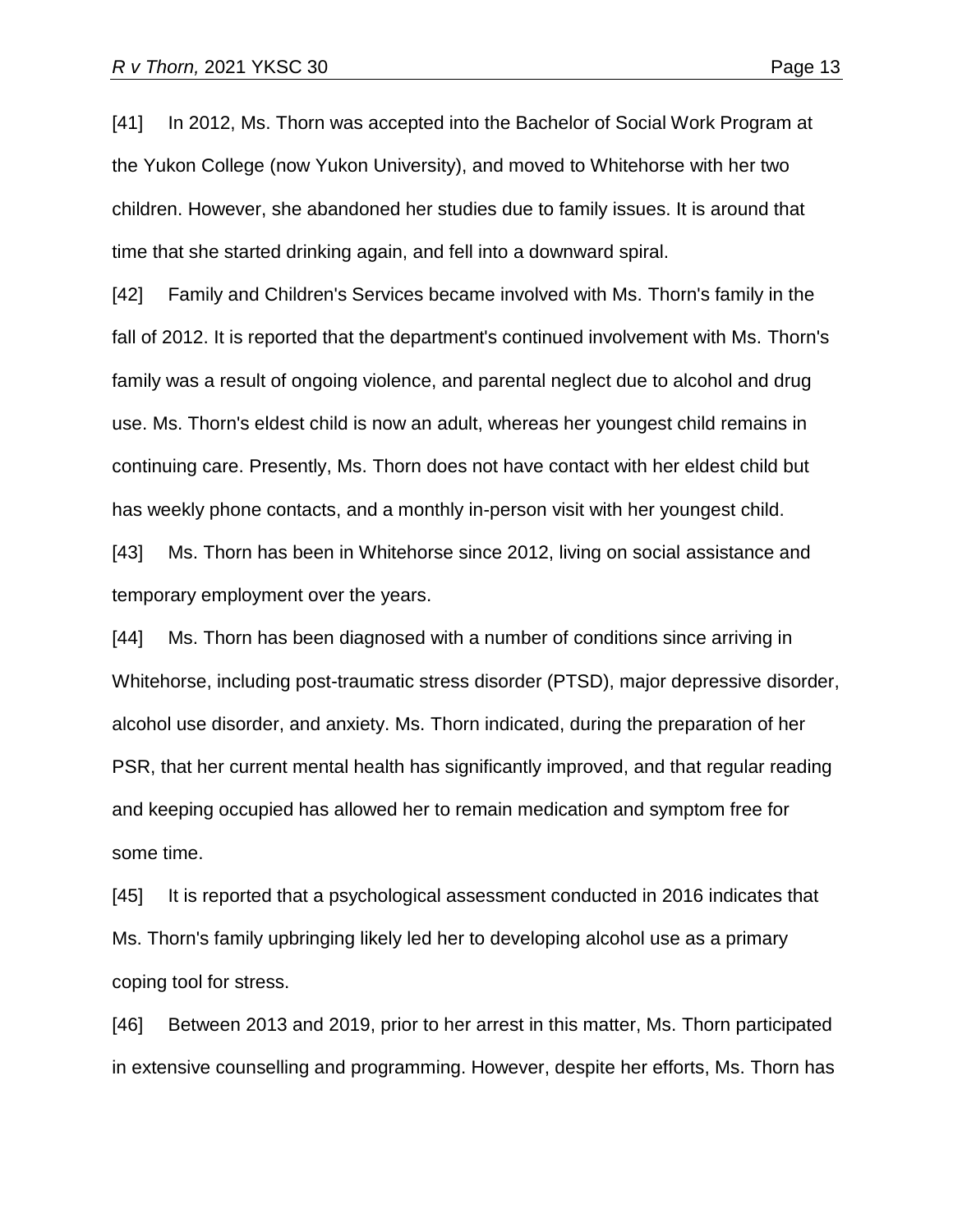continued to drink alcohol to excess over that period of time. Ms. Thorn attended over 150 session hours of counselling with Michael Reynolds, a clinical counsellor at Mental Wellness and Substance Use Services, between 2014 and 2019. The counselling and treatment sessions included processing of childhood and adult traumas, relapse prevention, stress management, and emotional regulation.

[47] Ms. Thorn also participated in a three-week inpatient program at Mental Wellness and Substance Use Services in 2015, and a five-week inpatient program in 2019.

[48] In 2018, Ms. Thorn participated and successfully completed the addiction and trauma integrated inpatient program at Homewood Health Centre in Ontario.

[49] Ms. Thorn also participated in a number of assessments in the context of the preparation of her PSR. Ms. Thorn scored as having a SEVERE level of problems as it relates to alcohol abuse prior to her admission into custody on the Problems Related to Drinking Scale (PRD).

[50] The Problems Related to Drinking Scale is a self-reported questionnaire, which reflects the severity of an individual's problem as a result of alcohol use. The assessment is used only to score alcohol issues, not drug problems, and does not assess physical dependency.

[51] Ms. Thorn stated to the writer of the PSR that she does not generally seek drugs but has little-self control when under the influence of alcohol, and is quick to experiment when drinking.

[52] The Drug Abuse Screening Test (DAST) is a self-reported questionnaire, which is used to reflect the severity of an individual's problems as a result of drug abuse.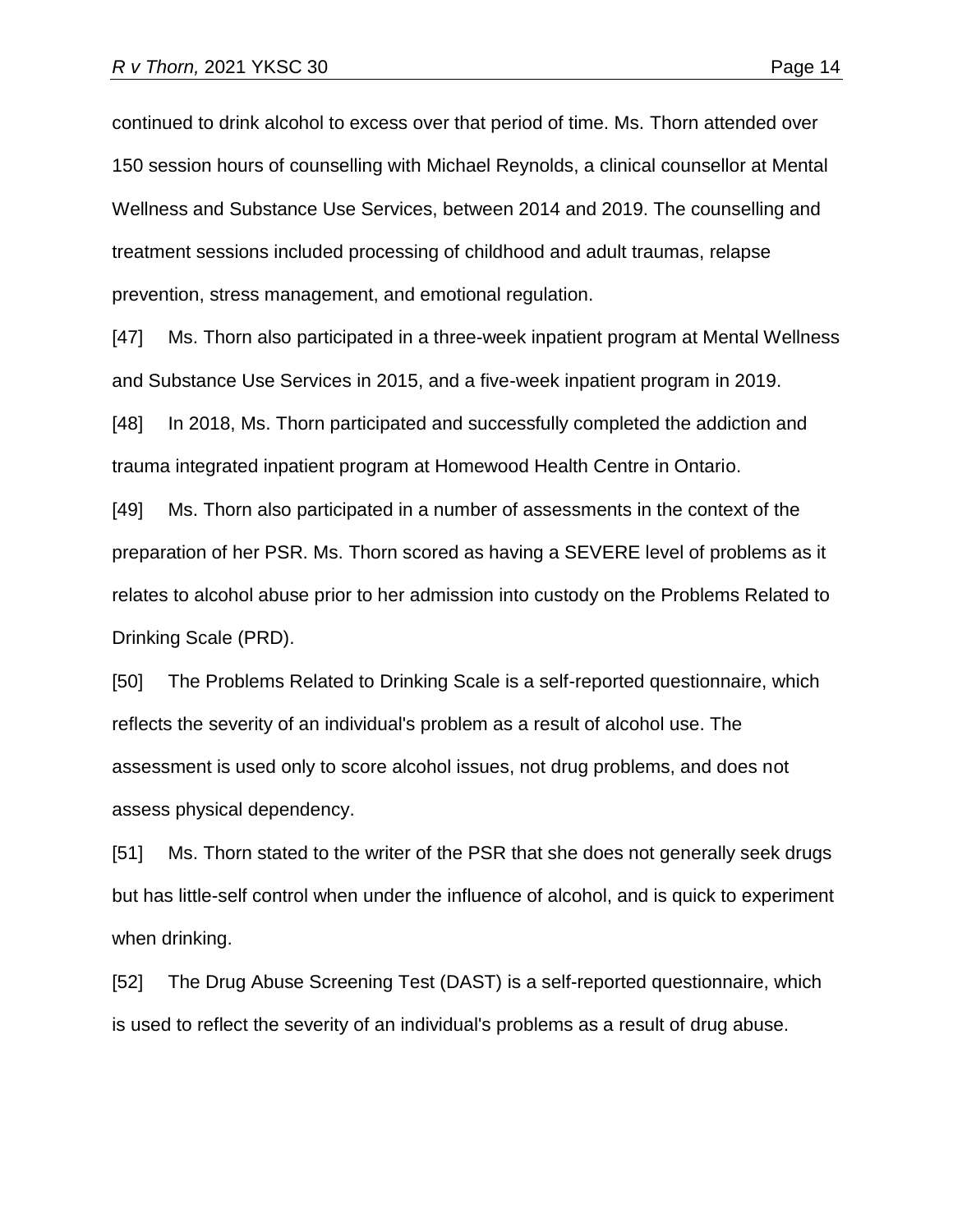However, it does not assess physical dependency. Ms. Thorn's score of five (5) is indicative of a low level of problems related to drug abuse.

[53] Ms. Thorn was also assessed with the Level of Service/Case Management Inventory, which is an assessment and case management tool that measures the risk, and need factors empirically associated with recidivism as well as offenders strengths and supervision considerations. Ms. Thorn was assessed as having a high overall level of risks and needs.

[54] Ms. Thorn has not incurred any internal charges or convictions while in custody at the WCC for this matter. She has held a variety of cleaning jobs, and has engaged in extensive programming, counselling, and educational courses covering areas from trauma and addictions to first aid and baking.

[55] In addition, the one event that was brought to the Court's attention, regarding Ms. Thorn's behaviour while in custody, reveals that Ms. Thorn is capable of insight and restraint when dealing with conflict. An Information Report from the WCC filed by the defence reveals that Ms. Thorn dealt with a conflictual situation that arose with another inmate by bringing the situation to the attention of a correctional officer, and by discussing her frustration with the officer instead of reacting in a way that could have escalated the conflict.

[56] Since July 17, 2020, Ms. Thorn has attended weekly counselling sessions with Lyall Herrington, a certified alcohol and drug counsellor working at the WCC.

[57] In addition, Ms. Thorn has been working with Daniel Witt, Clinical Counsellor with the Forensic Complex Care Team, generally on a bi-weekly basis, since October 6,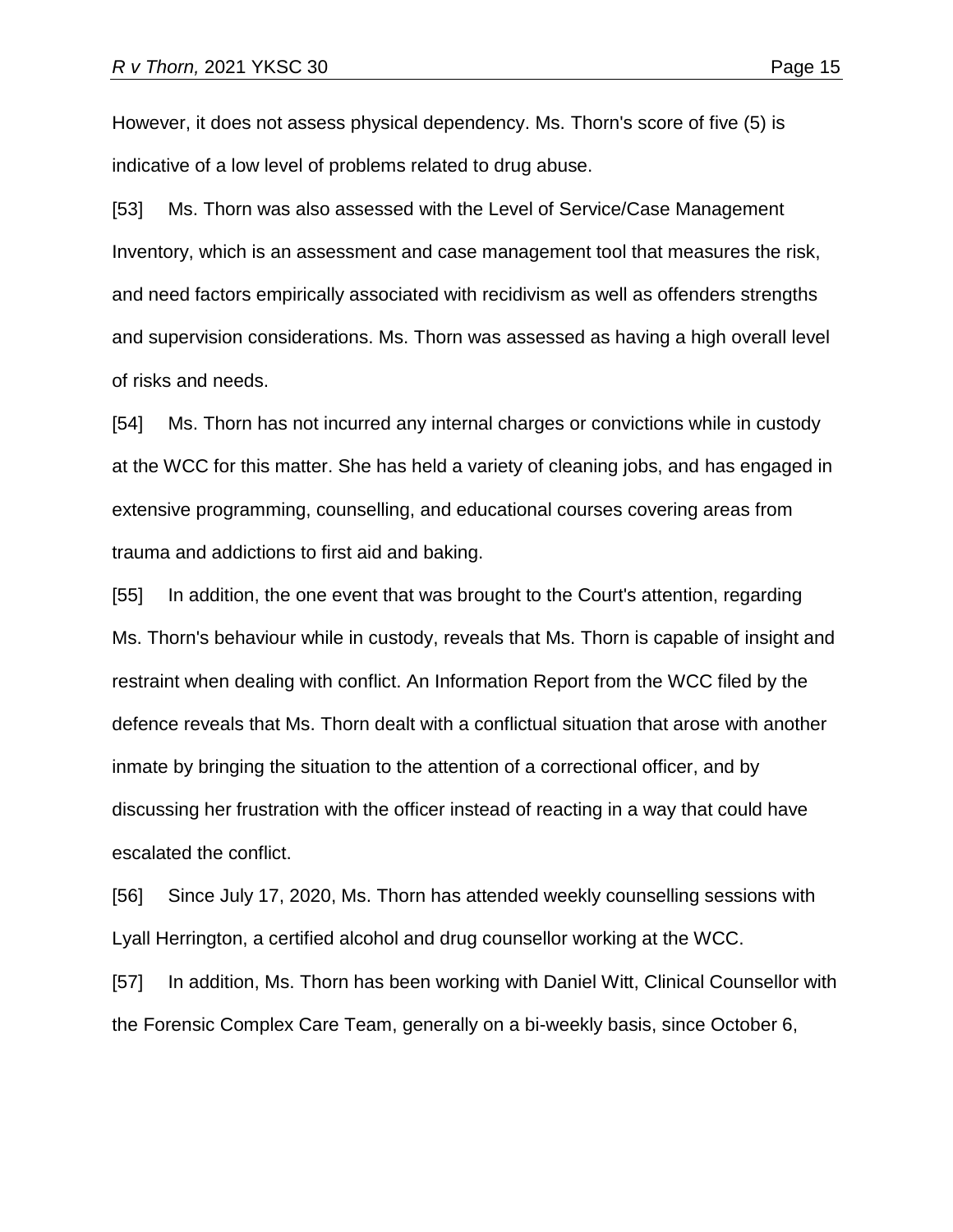2020. Mr. Witt indicated that Ms. Thorn displays tremendous insight into her struggles. He also noted that she is open and honest in therapy.

#### **Criminal record**

[58] Ms. Thorn has 15 entries on her criminal record that dates back to 1996, when she was convicted of possession of drugs, and obstructing a peace officer while in Alberta.

[59] However, there is a gap of approximately 17 years on Ms. Thorn's record, which appears to coincide with her period of sobriety, as her next conviction was not until 2013, when she was convicted of impaired driving, flight while being pursued by a police officer, assaulting a peace officer, and failing to comply with a recognizance.

[60] Ms. Thorn has five convictions for offences of violence on her criminal record. She was convicted of simple assault once in 2015, and twice in 2017. She was also convicted of simple assault once in 2019, for an offence that occurred after the events that led to the charge before the Court. I note that Ms. Thorn was sentenced to relatively short periods of incarceration on all of these matters.

[61] Ms. Thorn was also convicted of an assault with a weapon in 2019 for another offence that occurred after the events that led to the charge before the Court.

[62] In addition, Ms. Thorn has four convictions for failing to comply with her release conditions: one in 2015, and three in 2017.

#### **Pre-sentence custody**

[63] Ms. Thorn was arrested on October 16, 2019. She remained in custody until she was granted bail. She was released on a number of conditions, including that she reside with her sister, her surety, in Fort Smith. In addition, one of the conditions of Ms. Thorn's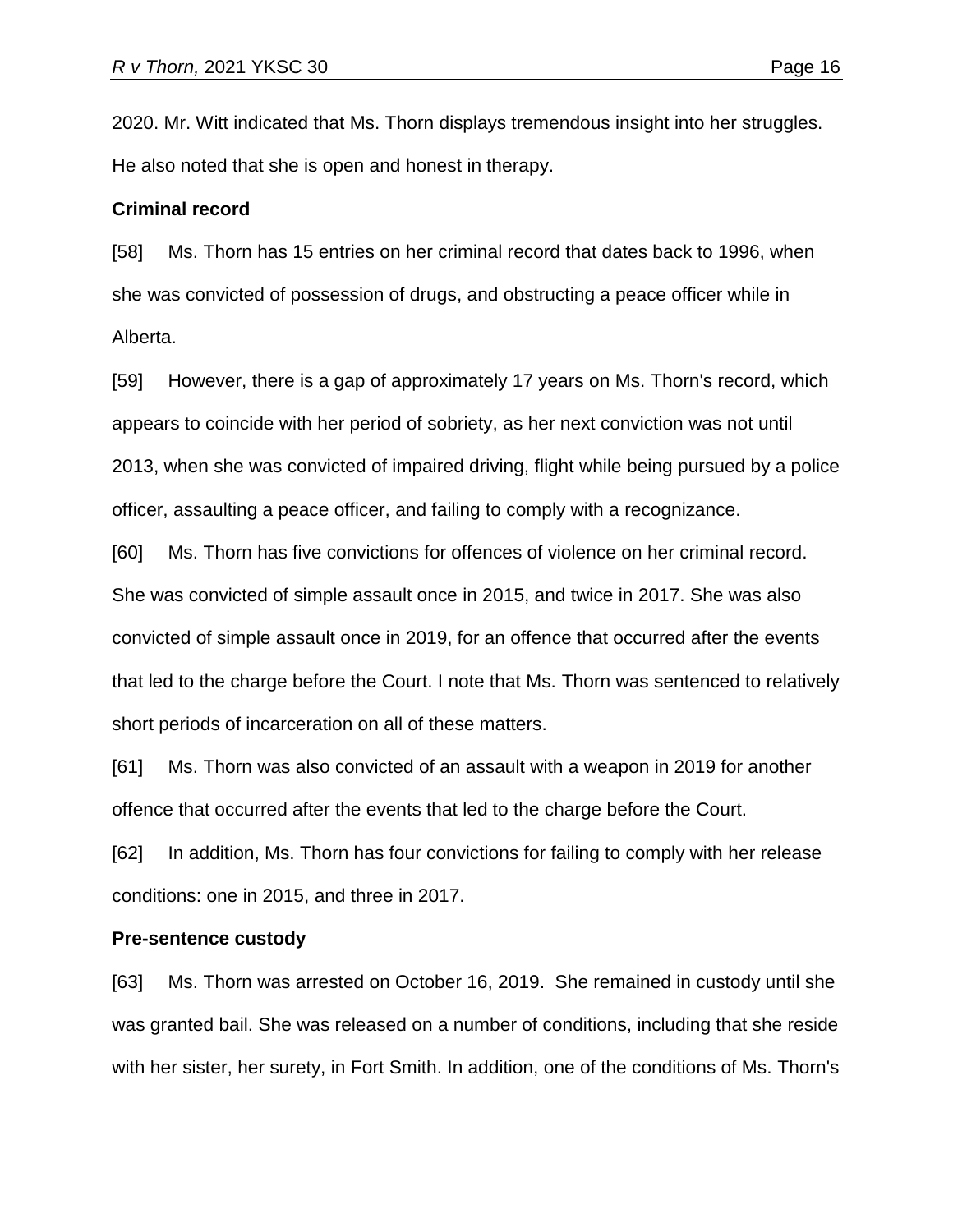release was that she had to travel via the most direct route between Whitehorse and Fort Smith. She was not to overnight anywhere unless in the presence of her surety. Arrangements were made for her to do so, and, according to the records, Ms. Thorn was released from the WCC on September 17, 2020.

[64] However, Ms. Thorn missed her flight between Edmonton and Fort Smith. It

appears that other arrangements were made for her to fly to Fort Smith. However,

Ms. Thorn never made her flight to Fort Smith. Her sister contacted the RCMP, who eventually found Ms. Thorn intoxicated, and in possession of alcohol. Ms. Thorn was arrested on September 21, 2020, and has been remanded in custody since then.

[65] Ms. Thorn spent 338 days in custody, from the day she was arrested until the day she was released on bail. She has spent another 235 days, including today, in custody since she was re-arrested on September 21, 2020.

[66] In total, Ms. Thorn has spent 573 days in pre-sentence custody. Therefore,

applying a 1.5:1 ratio, she should be credited for 859.5 days or 28.65 months of

pre-sentence custody.

# **General principles and objectives of sentencing**

[67] The fundamental purpose of sentencing is set out at s. 718 of the *Criminal Code*, which provides that:

> 718 The fundamental purpose of sentencing is to protect society and to contribute, along with crime prevention initiatives, to respect for the law and the maintenance of a just, peaceful and safe society by imposing just sanctions that have one or more of the following objectives:

> > (a) to denounce unlawful conduct and the harm done to victims or to the community that is caused by unlawful conduct;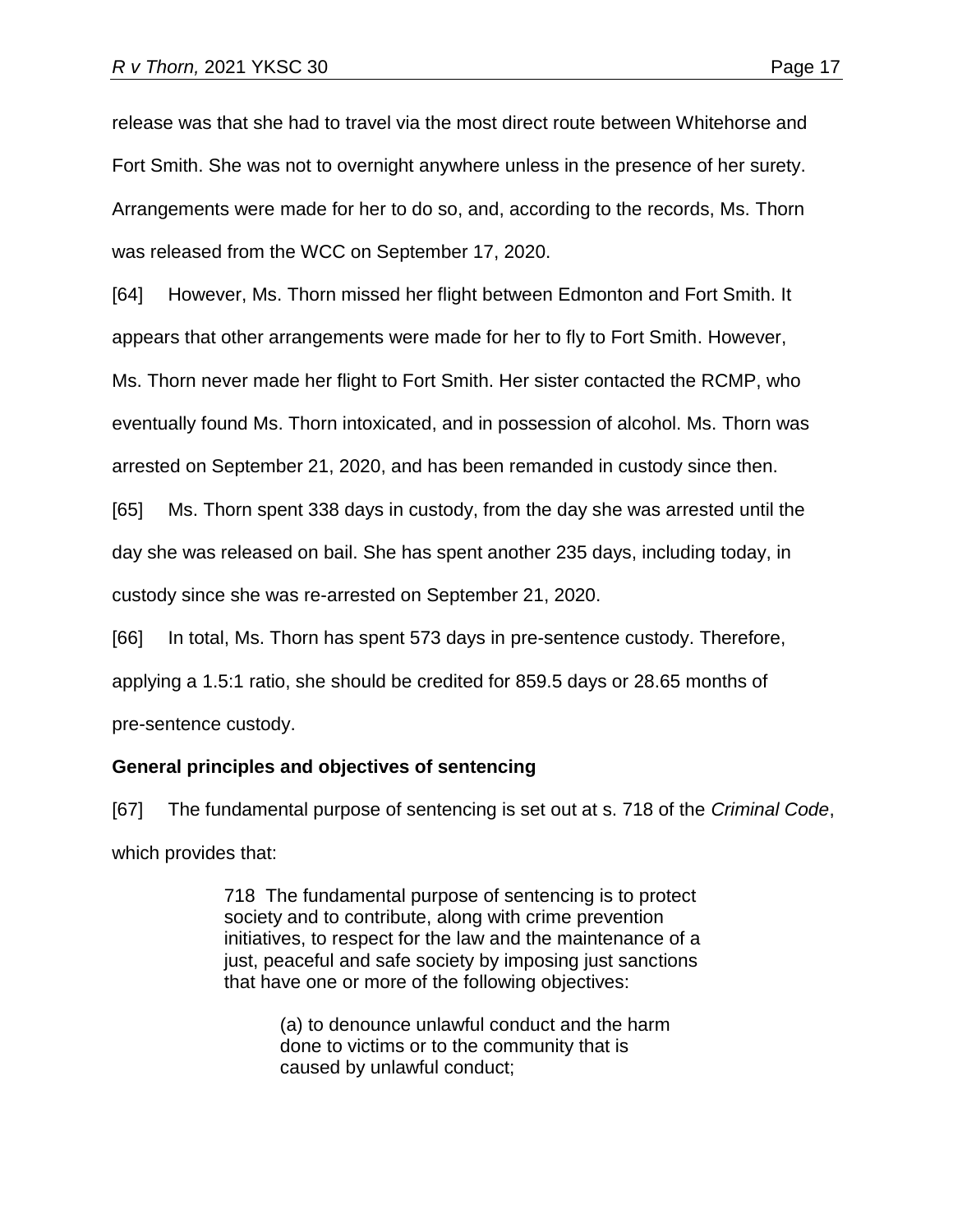(b) to deter the offender and other persons from committing offences;

(c) to separate offenders from society, where necessary;

(d) to assist in rehabilitating offenders;

(e) to provide reparations for harm done to victims or to the community; and

(f) to promote a sense of responsibility in offenders, and acknowledgment of the harm done to victims or to the community.

[68] A sentencing judge must consider the relevant sentencing objectives in

determining a fit sentence for an offender.

[69] In addition, the principle of proportionality, enunciated at s. 718.1 of the *Code*,

which requires that a sentence be "proportionate to the gravity of the offence and the

degree of responsibility of the offender" plays a central role in sentencing an offender

(see *R v Nasogaluak*, 2010 SCC 6, ("*Nasogaluak*") at paras. 40 and 41).

[70] As stated by the Supreme Court of Canada in *Nasogaluak*, at para. 44, in

sentencing an offender, "[r]egard must be had to all the circumstances of the offence

and of the offender, and to the needs of the community in which the offence occurred."

[71] The principle of parity, that offenders in similar circumstances who commit similar offences should receive similar sentences, also has to be taken into account, pursuant to s. 718.2(b).

[72] In addition, the principle of restraint set out at s. 718.2(d) means, in the context of a sentence of incarceration, that the length of the sentence imposed should not be more than is necessary to achieve the relevant objectives of sentencing.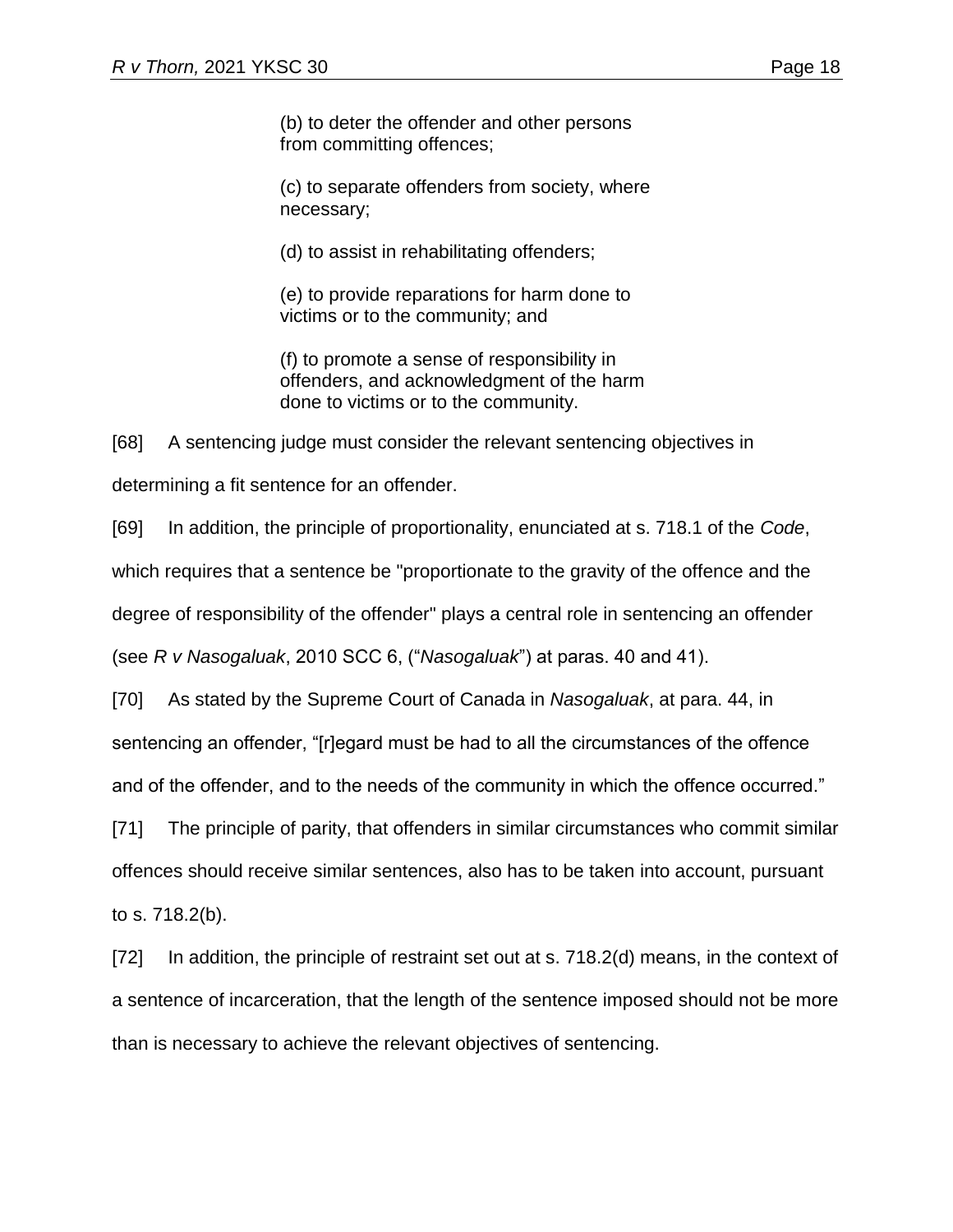[73] Sentencing remains nonetheless an individualized process, and a sentence should be increased or reduced to account for any relevant aggravating or mitigating circumstances relating to the offence and/or the offender, as per s. 718.2(a) of the *Criminal Code*.

[74] Furthermore, when sentencing an Indigenous offender, the Court must pay particular attention to the personal circumstances of the Indigenous offender and, more particularly, to the *Gladue* factors present in a particular case.

[75] Section 718.2(e) specifically provides that all available sanctions, other than imprisonment, that are reasonable in the circumstances, and consistent with the harm done to victims or the community, should be considered for all offenders with particular

attention to the circumstances of Indigenous offenders.

[76] In *R v Ipeelee*, 2012 SCC 13, the Supreme Court of Canada provided guidance on the application of s. 718.2(e), and on the directions it gave to sentencing judges in *R v Gladue*, [1999] 1 SCR 688. The Court stated at para. 72 of *Ipeelee*:

> [72] ... The methodology set out by this Court in *Gladue* is designed to focus on those unique circumstances of an Aboriginal offender which could reasonably and justifiably impact on the sentence imposed. *Gladue* directs sentencing judges to consider: (1) the unique systemic and background factors which may have played a part in bringing the particular Aboriginal offender before the courts; and (2) the types of sentencing procedures and sanctions which may be appropriate in the circumstances for the offender because of his or her particular Aboriginal heritage or connection. Both sets of circumstances bear on the ultimate question of what is a fit and proper sentence.

[77] What this means is that, first, systemic and background factors must be considered by sentencing judges, as they may have a mitigating effect on the moral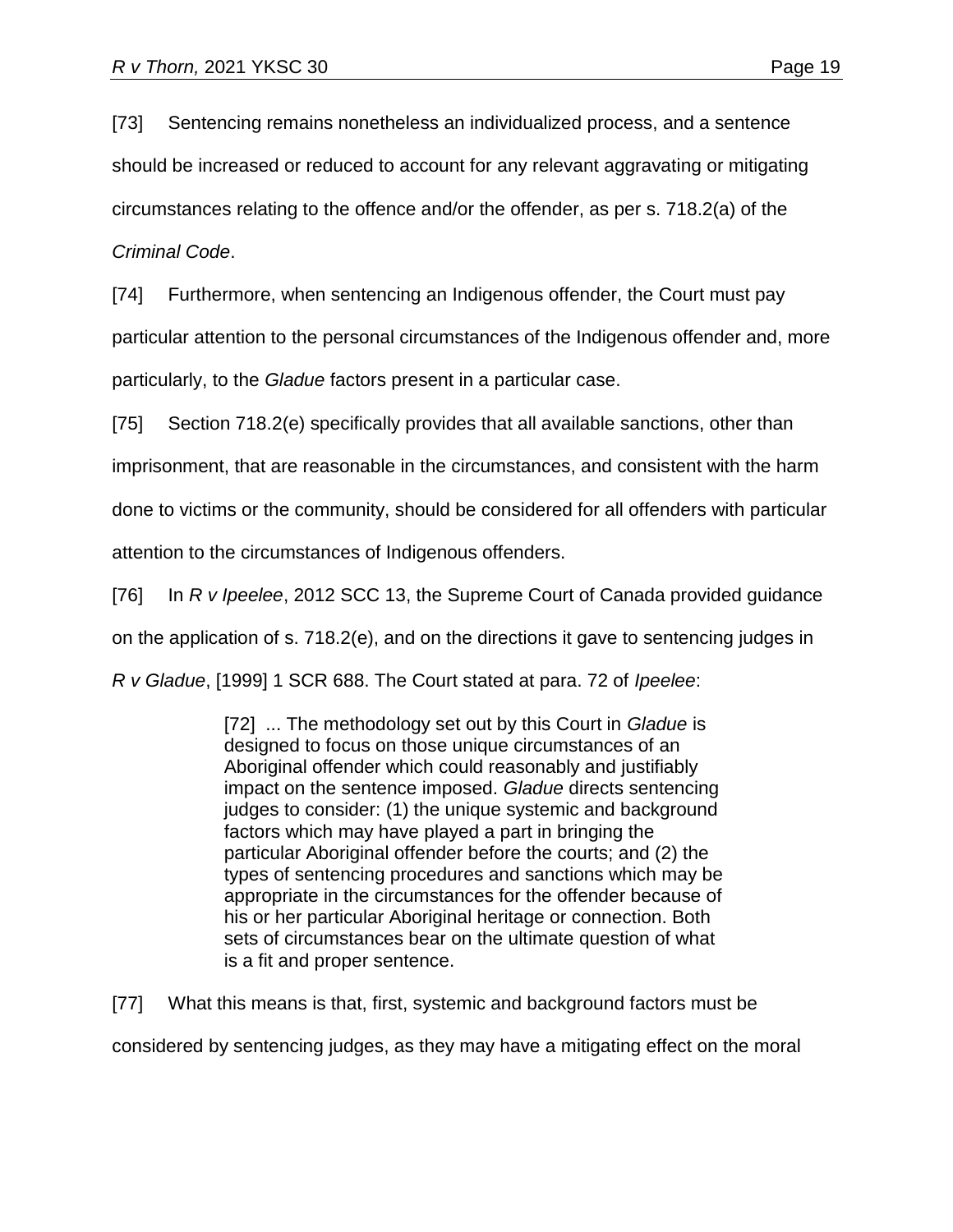blameworthiness of the offender, even in cases involving serious offences such as

manslaughter (see, *Ipeelee* at para. 73, and *R v Friesen*, 2020 SCC 9, at para. 92).

[78] Second, as stated by the Court at para. 74 of *Ipeelee*:

[74] The second set of circumstances — the types of sanctions which may be appropriate — bears not on the degree of culpability of the offender, but on the effectiveness of the sentence itself. As Cory and Iacobucci JJ. point out, at para. 73 of *Gladue*: "What is important to recognize is that, for many if not most aboriginal offenders, the current concepts of sentencing are inappropriate because they have frequently not responded to the needs, experiences, and perspectives of aboriginal people or aboriginal communities." ...

[79] I now turn to the case law filed by Crown counsel and defence counsel in support of their respective positions.

### **Authorities filed by the Crown**

[80] Crown counsel filed a number of Yukon sentencing precedents for the offence of manslaughter, which bear some similarities to the present case. The range of sentences imposed in those matters range from four years of imprisonment in *R v Couture*, 2001 YKTC 51 to six years of imprisonment in *R v Stewart*, 2005 YKTC 74.

[81] In *Couture*, the offender and the victim were in a common-law relationship. They had both consumed alcohol and drugs prior to the commission of the offence. They were arguing when the accused decided to go to bed. He awoke to the victim screaming at him. She began to assault him with a sharp object. In the course of the struggle, the offender managed to disarm the victim. He then stabbed her once. The offender fell asleep due to the effects of the alcohol and the sleeping pills he had consumed earlier that evening. When he woke up the next morning, he found his spouse dead in a pool of blood on the kitchen floor. The offender panicked. He cleaned his spouse's body,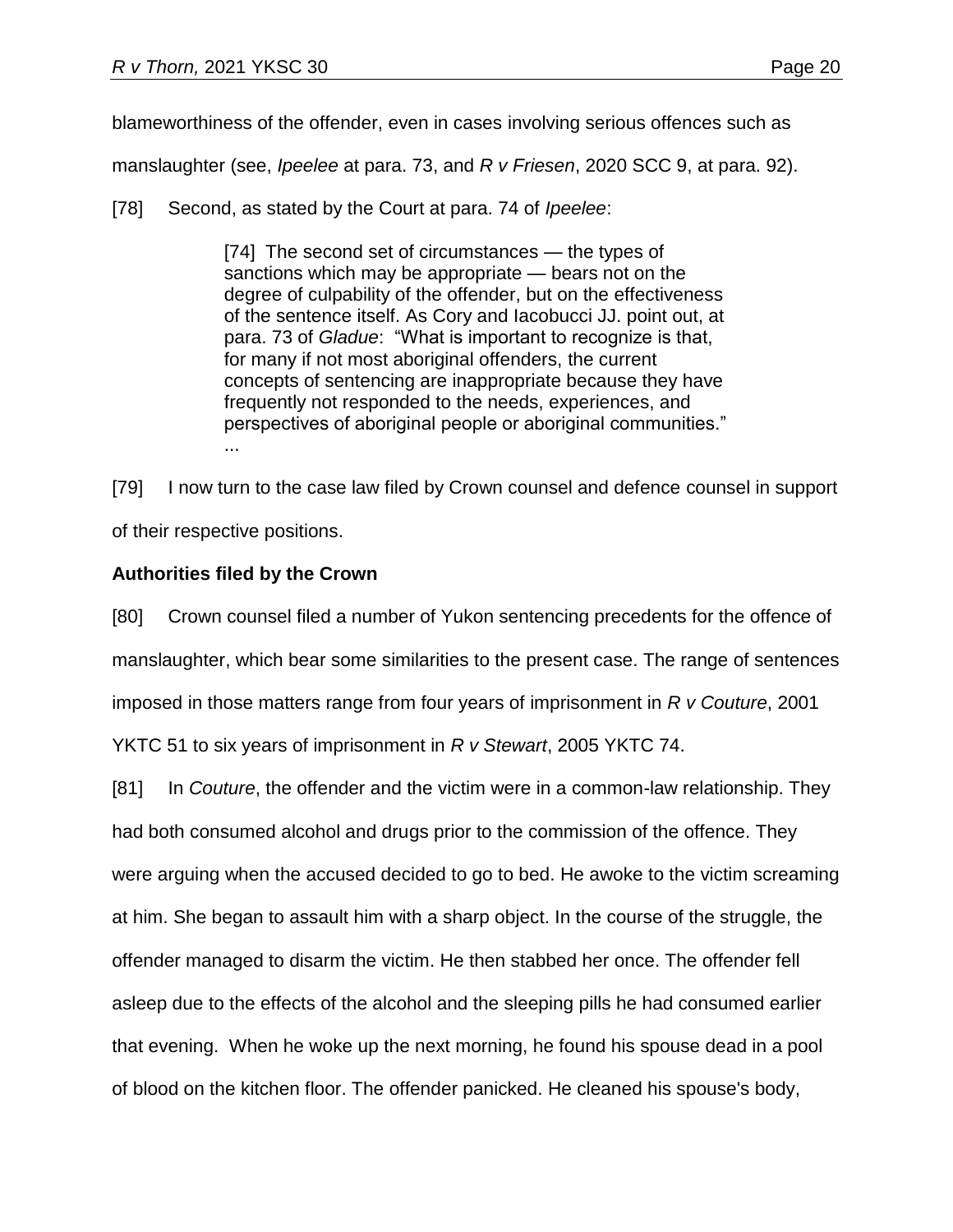changed her clothes, and put her to bed. He cleaned the blood on the floor, and disposed of the bloody clothing and a cocaine syringe in a dumpster outside their apartment. The offender then took a bus downtown, and began consuming alcohol.

[82] The accused entered an early guilty plea, and was remorseful.

[83] The sentencing judge found that the fact that the offender was intoxicated at the time he committed the offence was not mitigating but that it, at least, partly explained why that needless tragedy had occurred. Also, there was a history of domestic violence between the offender and the victim. The offender had been convicted of assaulting the victim on five separate occasions, and the victim had been convicted twice for assaulting the offender. The sentencing judge found that, in somewhat similar circumstances, the range of sentences was between 30 months and seven years of imprisonment. He concluded that a sentence of four years of imprisonment was appropriate in that case.

[84] In *R v Joe*, 2018 YKTC 38, the offender and the victim were drinking alcohol with others when they engaged in a brief physical altercation. At some point, the accused picked up a piece of 2x4 lumber, and hit the victim in the head. A third party intervened, and broke up the fight. The victim was taken to the health centre, as his face was bleeding heavily. He received medical assistance, and returned home. The victim died in his sleep during the night. The offender was 30 years old at the time of the offence, and the victim was 18 years old.

[85] The accused was an Indigenous person. He was an intergenerational survivor of the residential school system, who had an unstable, abusive, and traumatic childhood. The offender struggled with alcohol and drug use. He was cooperative with the police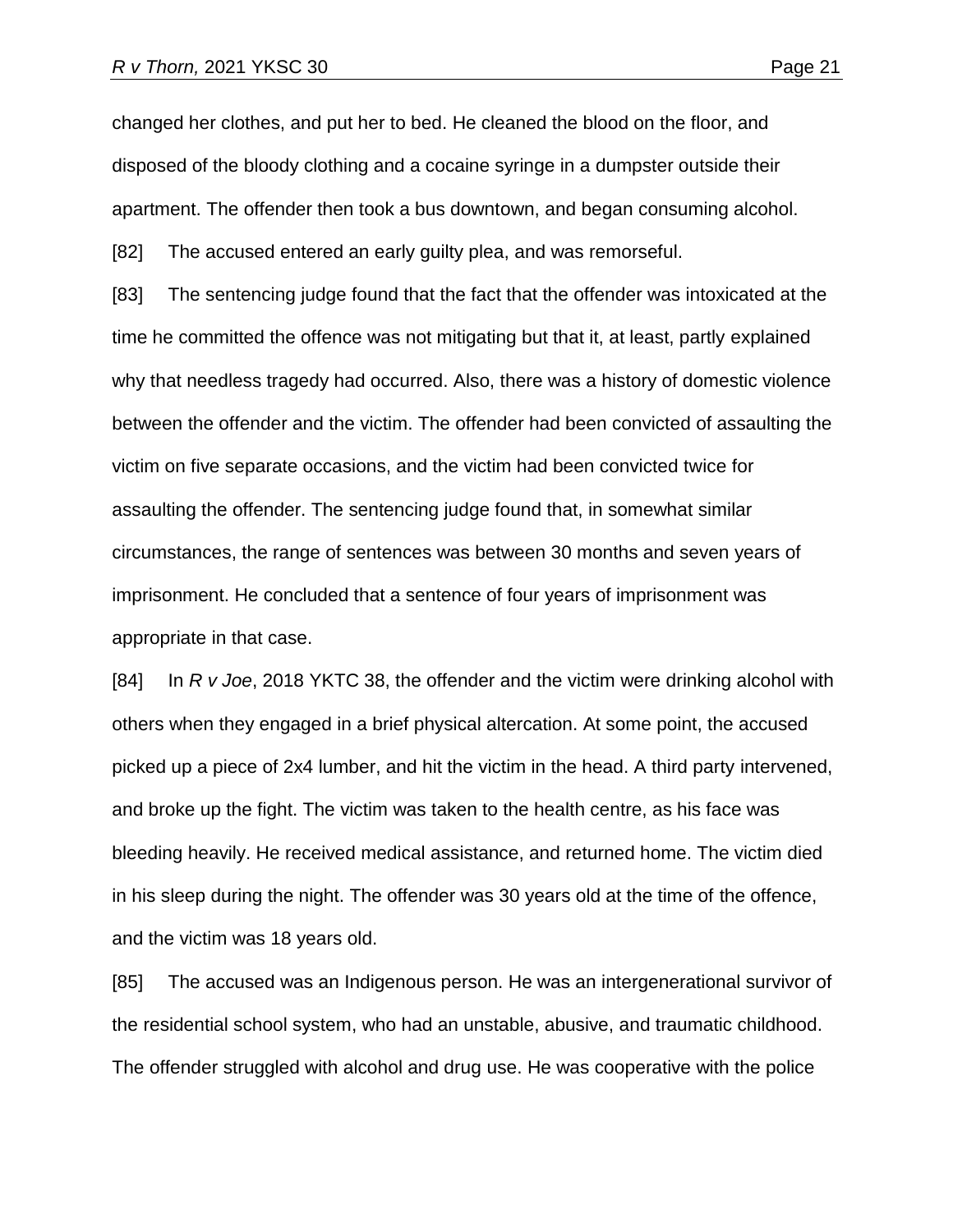during the investigation, and entered a guilty plea to a charge of manslaughter. He was genuinely remorseful, and apologized to the family of the victim. The offender had a prior criminal record, including a prior conviction for a violent offence. He was on probation at the time of the offence. The accused had the support of family, and friends. He wanted to rehabilitate himself, and deal with the underlying issues that led to the commission of the offence.

[86] In determining a fit sentence for the offender, the sentencing judge reviewed a number of Yukon and out-of-jurisdiction sentencing precedents where the offence was committed in the context of a fight or an argument. After concluding that the range of sentences for cases, which had some similarities to the case before him, was between two and one-half to 8 years of incarceration, and, after balancing the different factors applicable in that case, the sentencing judge determined that a global sentence of four and one-half years of imprisonment was appropriate.

[87] In *R v Asp*, 2005 YKSC 58, the offender stabbed her common-law partner in the chest with a butcher knife during an argument. The offender attempted to assist the victim, and an ambulance was called soon after the stabbing. However, the victim died as a result of the stab wound. There was a history of mutual violence between the offender and the victim. Both of them were highly intoxicated at the time of the offence. Ms. Asp pleaded guilty to manslaughter. She was 27 years old at the time of sentencing. Her upbringing included dysfunction and abuse. She had a criminal record, which included a prior offence of violence.

[88] The sentencing judge considered that the use of a weapon, the significant degree of force applied, the fact that the offender and the victim were in a common-law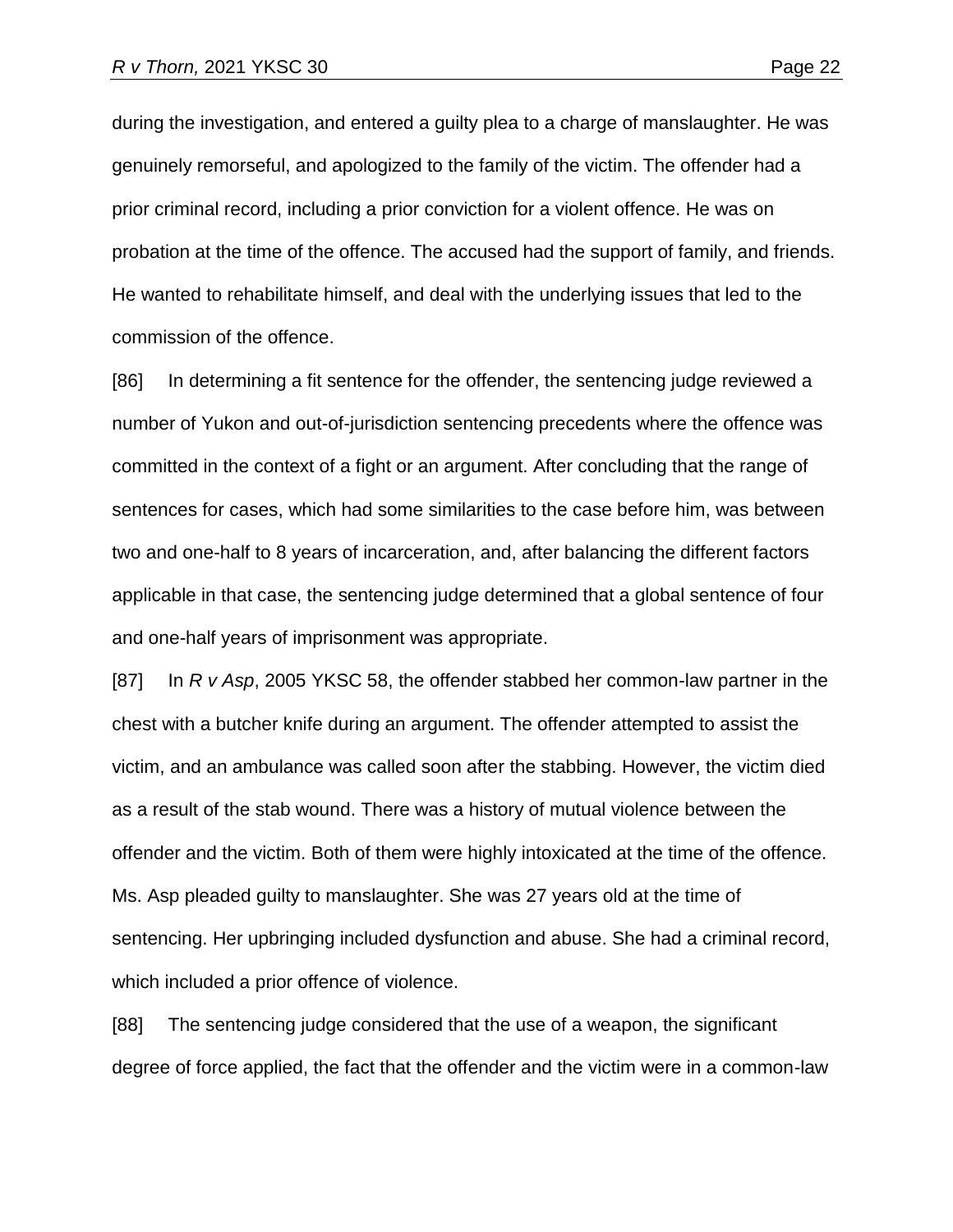relationship, and the offender's level of intoxication were aggravating. On the other hand, he found that the fact that the offender was remorseful, that she had tried to assist the victim, that she had taken some responsibility for the unlawful act, and her own rehabilitation were mitigating. The sentencing judge sentenced the accused to a total of five years of imprisonment

[89] In *R v Charlie*, [1987] YJ No 35, the offender and the victim, who were friends,

had been drinking together. At some point, and for no apparent reason, the offender

stabbed the victim with a kitchen knife in the stomach. The victim died from his injuries.

The offender was an alcoholic, and had a criminal record.

[90] The sentencing judge considered that the offender's consumption of alcohol was an aggravating factor. The sentencing judge found that a sentence totalling five years of imprisonment was appropriate in that case. In coming to that conclusion, the sentencing judge made the following remark, at para. 11:

> In my view, a wise balance of the aggravating and mitigating circumstances here leads me to the conclusion that, putting aside the pre-trial custody, the case remains as it began, a tragic example of that category I described as the killing of a friend or a relative while drunk and in the face of minimal provocation. Without more, then, I would think that the appropriate sentence is five years in custody. …

[91] In *R v Stewart*, 2005 YKTC 74, the offender and the victim were friends. They got together to drink, and, at some point, had an argument. The offender passed out, and when he awoke, found the victim on the floor. He called for assistance, and attempted CPR, without success. It was determined that the victim had died as a result of an assault by the offender. The victim had multiple fresh bruises, lacerations, and injuries on his body. The victim also had a high blood alcohol concentration at the time of his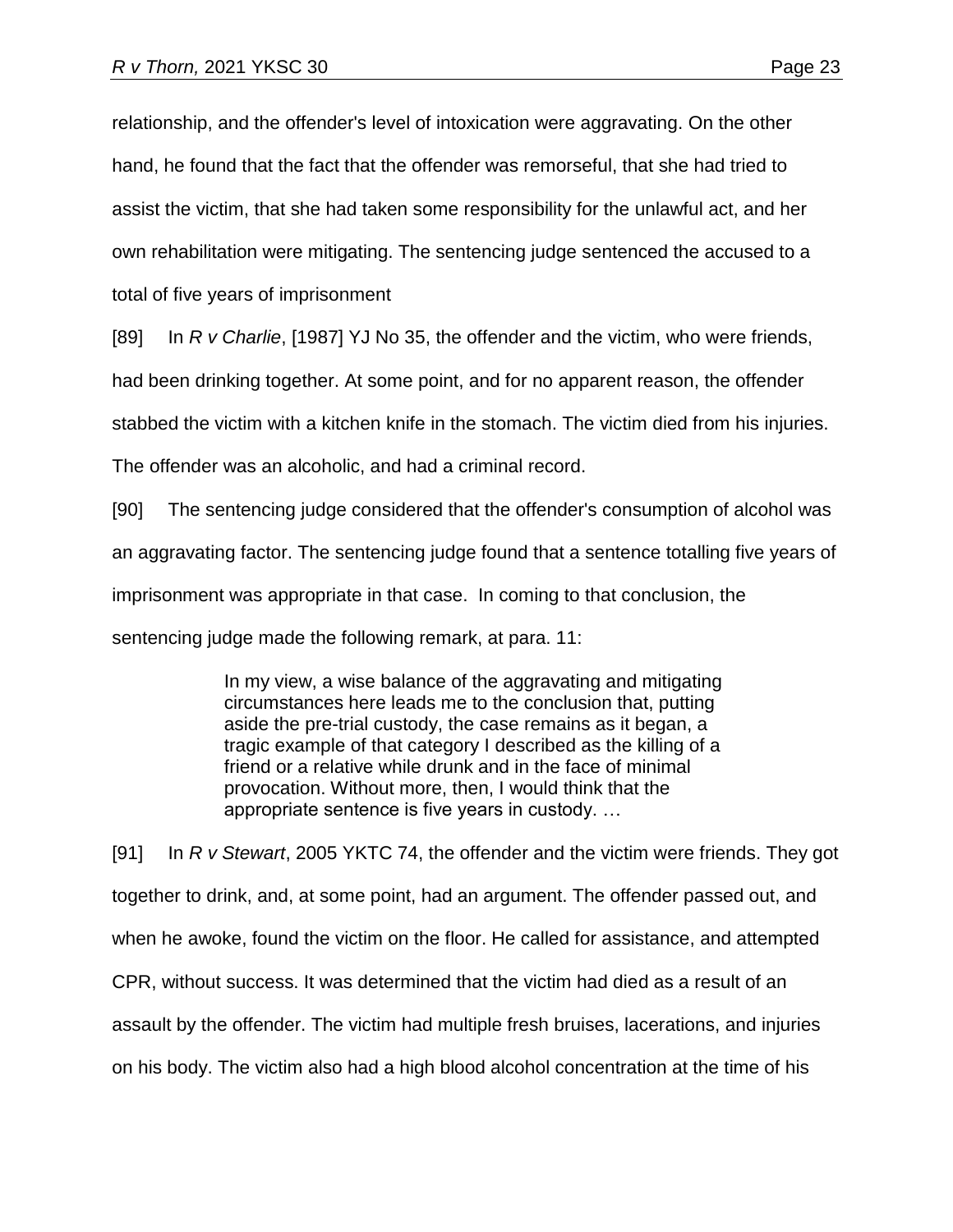death. The offender was 47 years old. He was an Indigenous person who had grown up in an extremely dysfunctional family environment. He had a long-standing alcohol addiction. He had a lengthy criminal record, including 13 prior convictions for violent offences. The offender was remorseful, and had entered an early guilty plea.

[92] The sentencing judge found as aggravating the fact that the offender knew he had an alcohol problem, and knew he was violent when he drank, but had not taken sufficient steps to address his addiction prior to committing the offence.

[93] The sentencing judge also found as aggravating the fact that the victim was highly intoxicated, and unable to defend himself, as well as the fact that the injuries disclosed an assault that consisted of a combination of punches, kicks, and stomps, which took place over a period of time as opposed to one impulsive blow. The offender was sentenced to a total of six years of imprisonment.

[94] Crown counsel also filed the case of *R v W(J)*, [1998] YJ No 66. This matter involves specific considerations related to youth offenders. I also note that the accused in that case hid the body of the victim for months. Therefore, I do not find it as relevant as the other cases provided by the Crown in relation to the present matter.

#### **Authorities filed by the defence**

[95] In addition to the decisions provided by Crown counsel, defence counsel filed the decision of *R v Chief*, 2018 YKTC 36. In that case, the offender brutally attacked the elderly victim, who died as a result of the multiple injuries inflicted by the offender. The offender and the victim were drinking together, and both were intoxicated at the time of the offence. The offender considered the victim his grandfather. The offender had a lengthy criminal record with a number of convictions for violent offences. The offender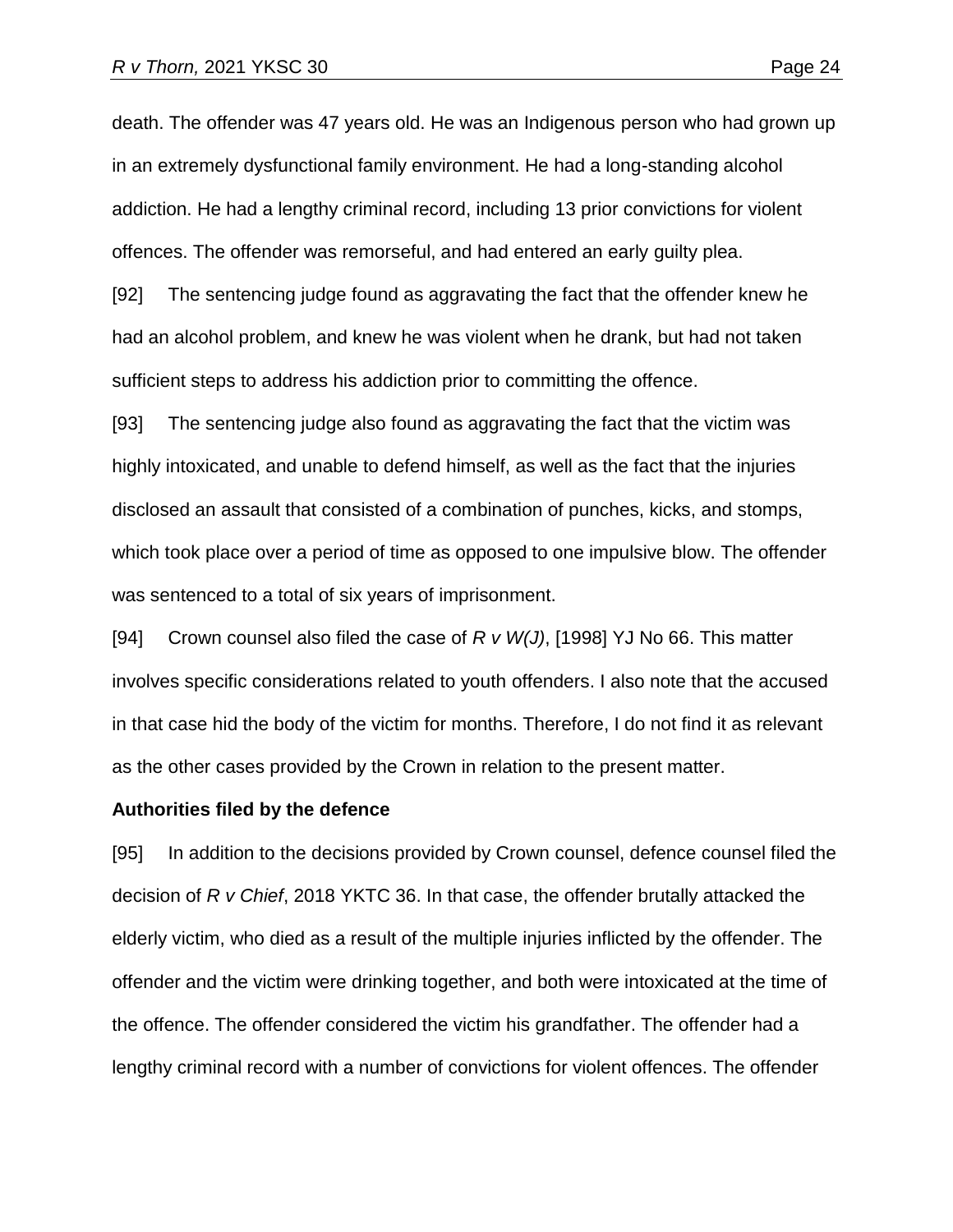was an Indigenous person, and *Gladue* factors were present. The offender had been diagnosed with Fetal Alcohol Spectrum Disorder ("FASD"), and had significant cognitive difficulties.

[96] The offender's personal circumstances played a significant role in the judge's decision to impose a sentence of two years less one day followed by a three-year probation, taking into consideration credit for two years and seven months in pre-sentence custody, for a global sentence of four years and seven months of imprisonment.

[97] In determining an appropriate sentence for the offender, the sentencing judge reviewed a number of sentencing decisions. Defence counsel highlighted two in particular.

[98] In *R v Peters*, 2014 BCSC 1009, the 50-year-old Indigenous offender was sentenced to four years and five months' imprisonment for manslaughter.

[99] In that case, the offender stabbed her spouse in the heart while they were intoxicated. She had no memory of having committed the offence. She was a residential school survivor. She was remorseful.

[100] In *R v Kappi*, 2016 NUCJ 28, the offender and the victim were friends. The 26-year-old Indigenous offender stabbed the victim one time with a kitchen knife in the course of a physical altercation. It was found that the offender was not the aggressor. The offender had a positive home environment but struggled with bullying outside of the home. In addition, the offender demonstrated a high level of remorse. A sentence of three years of imprisonment was imposed for manslaughter.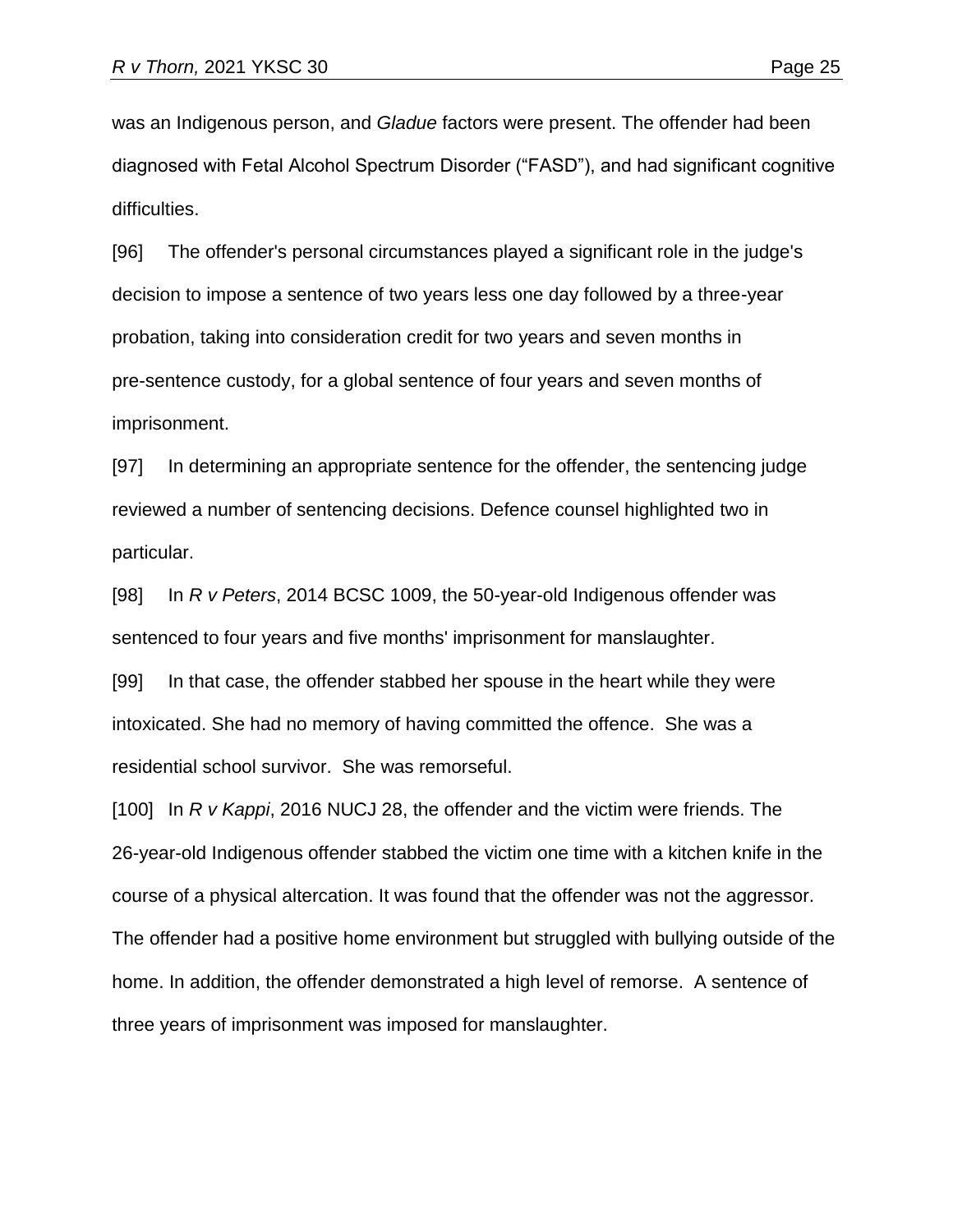[101] The cases relied on by the defence therefore range between three and approximately four years and seven months of imprisonment.

[102] I now turn to the specific sentencing objectives that I find most relevant in this case.

#### **Specific sentencing objectives**

[103] I am of the view that denunciation as well as general and specific deterrence are to be given primary consideration in a case such as this one where domestic violence resulted in the death of the offender's intimate partner.

[104] However, considering the personal circumstances of Ms. Thorn, and the *Gladue* factors present in this case, I am also of the view that rehabilitation plays a role in sentencing her for the offence before the Court.

[105] It is true that Ms. Thorn had the benefit of several hours of intensive programming and counselling to help her deal with the underlying issues that lead her to drink to excess. It is concerning that after the death of Mr. Dawson, which occurred in circumstances that involved heavy drinking, Ms. Thorn committed, and was convicted of two more violent offences. It is even more concerning that after having spent approximately a year in pre-sentence custody, which included more counselling and programming to help her deal with her issues, Ms. Thorn sabotaged her own release plan by obtaining alcohol and drinking to excess within a few days of her release from custody.

[106] However, since her return to custody, Ms. Thorn has resumed her efforts at addressing her risk factors, and living a more positive lifestyle. Mr. Witt stated that Ms. Thorn's risk factors include her history of violence, anti-social behaviour,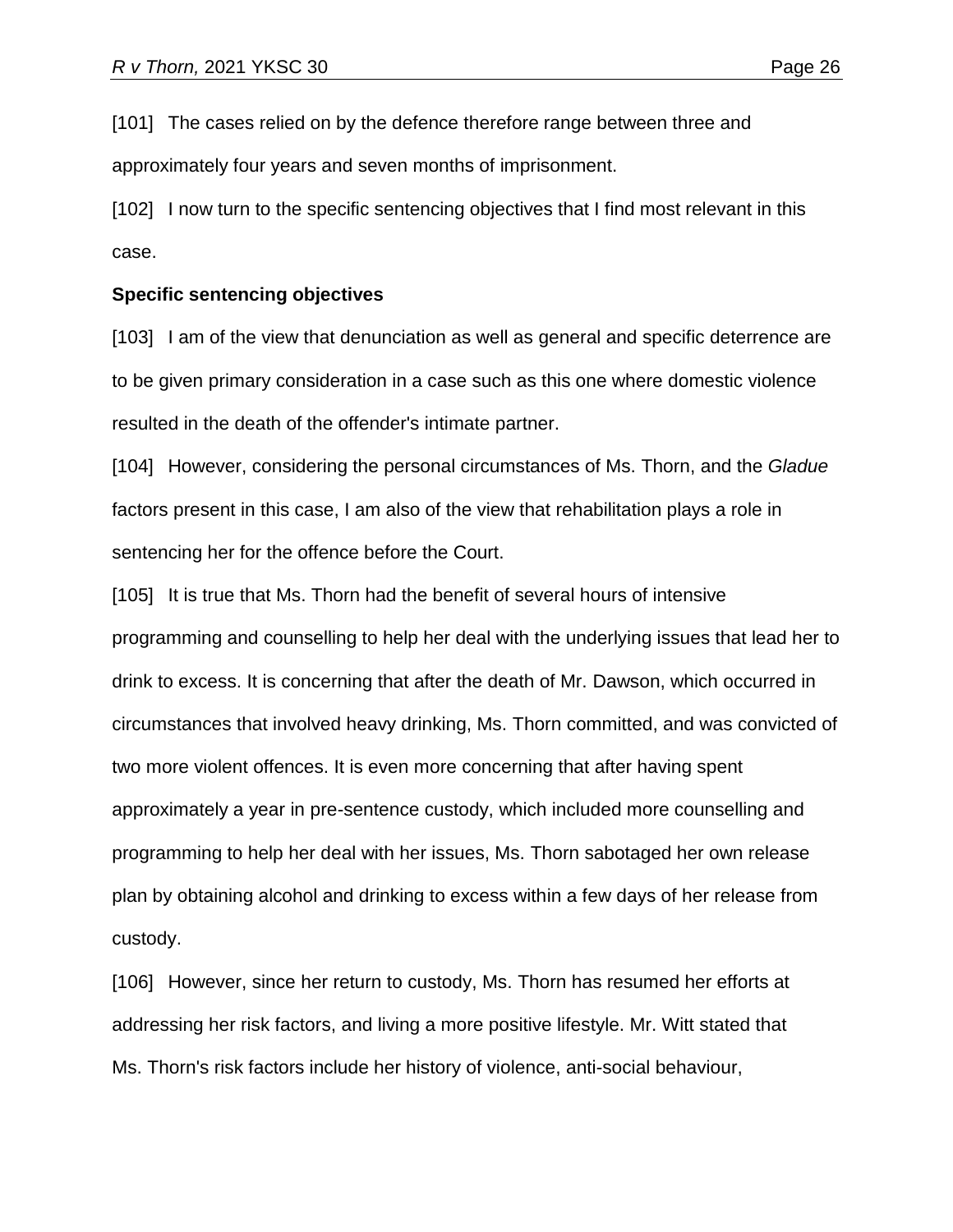relationship instability, substance use, trauma, negative response to supervision, and

struggle with stress, and coping.

[107] A friend of Ms. Thorn, who visits her regularly at the WCC, also indicated to the author of the PSR that:

> … Noting that the subject used to excitedly plan for the day she was released from custody and could drink again, Ms. Ens expressed optimism that the subject has not mentioned needing or wanting alcohol in the last three months and is hopeful the subject has been learning to deal with stress in a more appropriate way. (p. 17)

[108] In addition, Mr. Witt, who has worked with Ms. Thorn at the WCC, is of the

opinion that therapeutic intervention coupled with risk mitigation strategies can reduce

Ms. Thorn's risk to reoffend violently. He has also expressed the opinion that a

long-term therapeutic setting, not available in the Yukon, would be beneficial to

Ms. Thorn, and would diminish her risk of relapsing upon her release as follows:

Ms. Thorn has worked diligently with counselors and other support workers. She has benefitted from her multiple therapeutic interventions. Despite this, Ms. Thorn recently relapsed once upon re-entering the community at large. Ms. Thorn's release to the community at large, particularly in the Yukon, where she will undoubtedly encounter and re-establish relationships and connections with less-than-supportive associates and community members (due to the current charges she is alleged of committing), is of concern to me. The type of therapeutic interventions that would provide Ms. Thorn the opportunity to explore her struggles at depth, which would require sufficient time and support in a safe environment, are only available in intensive, gender-sensitive, long-term therapeutic settings, which are not currently available in the Yukon Territory. Due to the aforementioned issues with less-than-supportive associates and community members, I believe seeking outof-territory treatment would not only benefit Ms. Thorn from a therapeutic standpoint, but address additional risk-mitigating needs. (p. 2)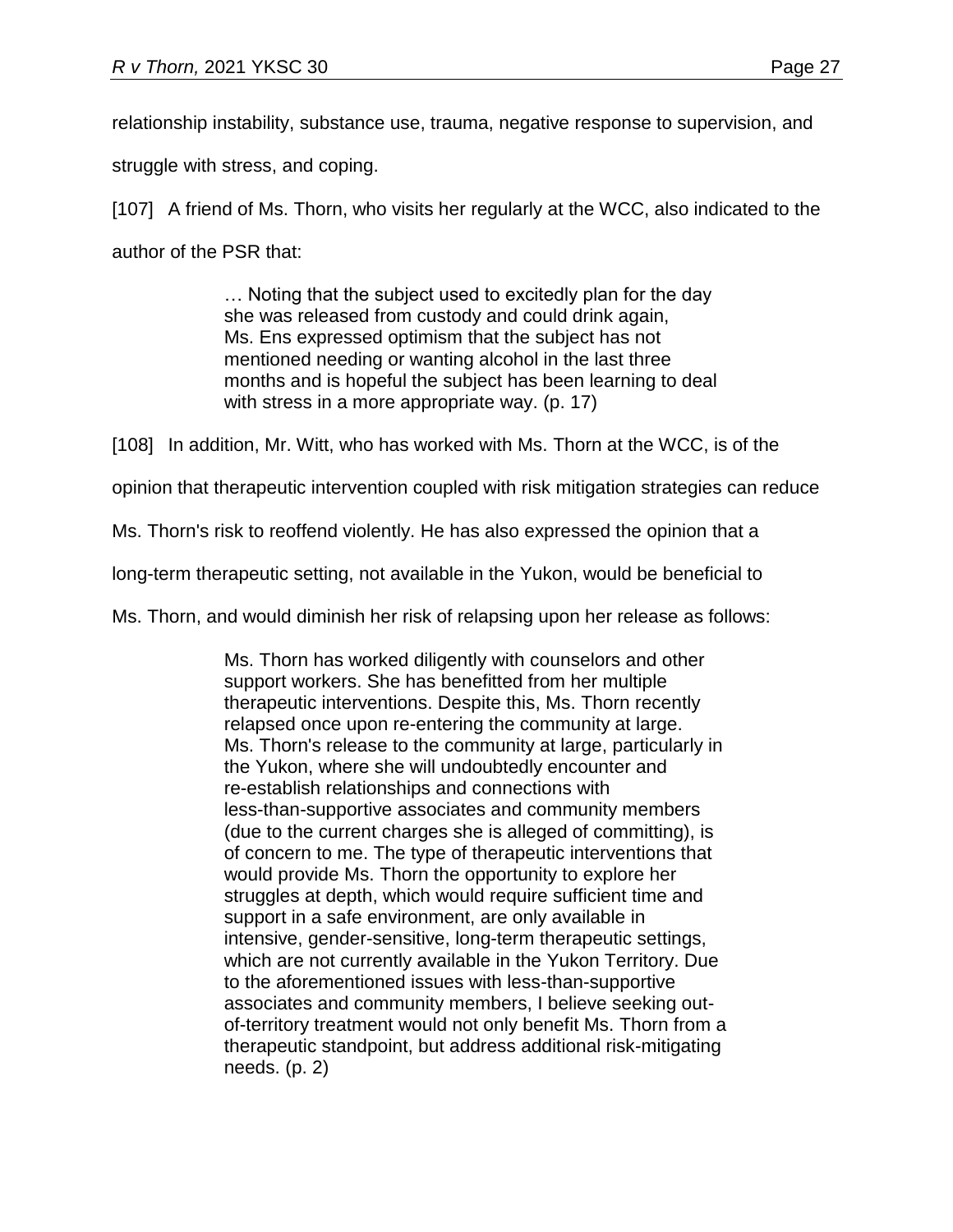[109] Ms. Thorn has expressed a desire and willingness to continue to attend, and participate in counselling and programming available to her to help her deal with her long-standing alcohol addiction, and underlying issues, which are directly related to her risk to reoffend violently, and, most specifically, programming available at healing lodges in the federal system. She stated in a letter addressed to the Court, and filed at sentencing, that she wants to use her time in custody "to understand what [she] can do that is positive for [her] life, instead of drinking it away." She concluded her letter in a way that reveals that she is capable of introspection by stating:

> … I know I have it in me to do better than I did in the past, because I've realized where I went wrong with a lot of my mistakes and what I can do differently. I know that when I was a child, I did not want or imagined growing up to be an addict, bad parent or criminal. What I really want out of life is to use my strengths, gifts for myself and others in a good way.

[110] I also note that Ms. Thorn was able to remain sober for an extended period of time prior to moving to Whitehorse. The gap in her criminal record is indicative of the link between her alcohol addiction, and her risk to reoffend in a violent manner.

[111] As such, I find that rehabilitation remains a relevant objective that I have to factor

in determining an appropriate sentence for Ms. Thorn.

[112] I now turn to the mitigating and aggravating factors in this case.

# **Mitigating factors**

[113] Ms. Thorn entered a guilty plea to the offence of manslaughter. While her quilty plea was not entered at the first opportunity, as it occurred after a relatively short and targeted preliminary inquiry, it was still entered well before trial.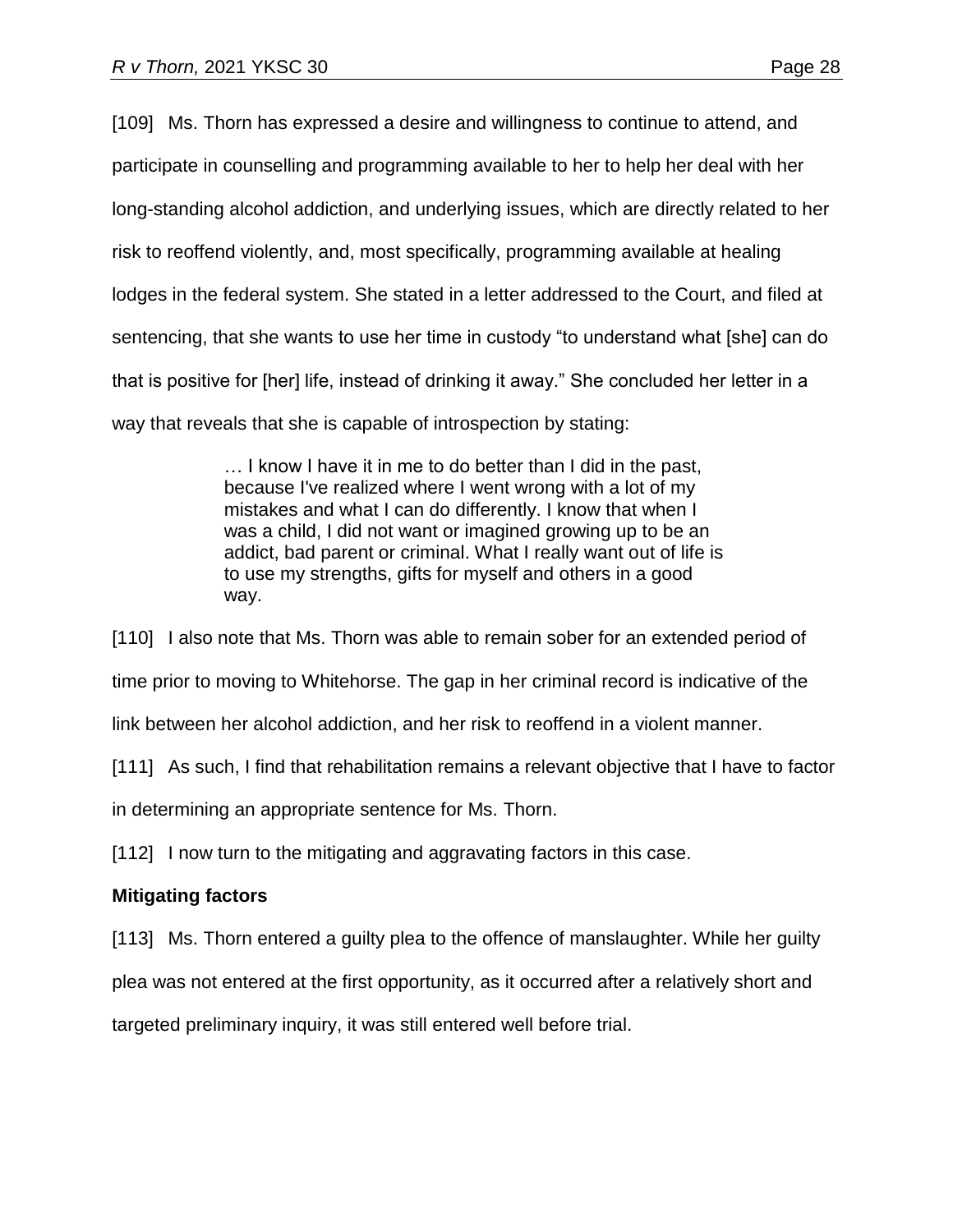[114] Also, Ms. Thorn indicated at the sentencing hearing that she has no memory of committing the offence due, among other things, to her excessive consumption of alcohol at the time. She nonetheless recognized her responsibility, expressed remorse for her actions, and acknowledged the pain and sorrow she has caused to the members of Mr. Dawson's family.

[115] In addition, Ms. Thorn is an intergenerational residential school survivor. There are a number of *Gladue* factors present in her case. While Ms. Thorn knew she was Métis, the residential school system resulted in members of her family, including her father, dissociating themselves from their Métis heritage, and depriving their children and grandchildren, including Ms. Thorn, of that meaningful connection.

[116] In addition, from an early age, Ms. Thorn witnessed alcohol abuse as well as physical and verbal abuse in her home. At some point, she was placed in care. Ms. Thorn herself was abused by some members of her family. She entered into domestic relationships in which she suffered abusive behaviour. Her own struggle with alcohol led to her children being taken away from her, and placed into care. This last comment should not be taken, by any means, as criticizing Family and Children's Services' intervention in Ms. Thorn's family matters. The limited information provided to the Court in this proceeding indicates that they acted appropriately to protect Ms. Thorn's children. My comment simply acknowledges that Ms. Thorn's difficult personal circumstances were further negatively impacted and exacerbated by losing custody of her children.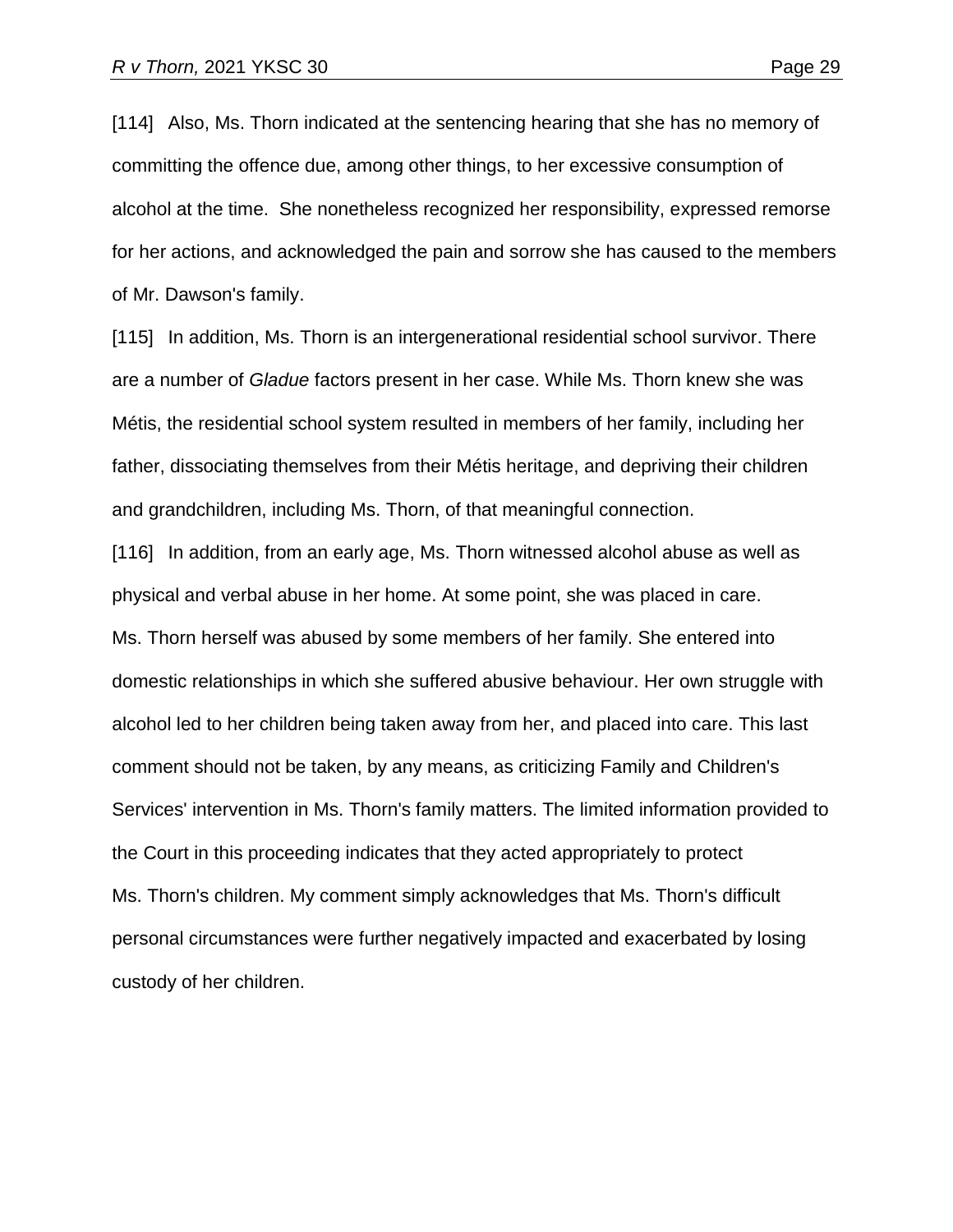[117] As a result, I find that systemic and background *Gladue* factors have played a part in bringing Ms. Thorn before the Court, and that, consequently, they lower her moral blameworthiness.

#### **Aggravating factors**

[118] As per s. 718.2(a)(iii), it is an aggravating factor that Mr. Dawson, the victim of Ms. Thorn's assault, was her common-law partner.

[119] Also, Ms. Thorn's criminal record, which includes prior convictions for offences of violence, is an aggravating factor. As per *R v Reddick*, 17 NSR (2d) 369, at para. 8, the two convictions for offences of violence, that Ms. Thorn incurred after committing the offence before the Court, may be considered but do not carry the same weight as prior convictions in sentencing an offender.

[120] In addition, the fact that the assault was unprovoked, and clearly consisted of more than one blow, considering the number of injuries sustained by Mr. Dawson, is aggravating. However, I do not find that the bloodstains found on work boots located in the kitchen, which were forensically attributed to Ms. Thorn through DNA analysis, necessarily lead to the conclusion that Ms. Thorn used those boots in assaulting Mr. Dawson, as suggested by the Crown.

[121] Also, the fact that Ms. Thorn attempted to conceal her involvement in the commission of the offence by attempting to clean the blood off some areas of the apartment, moving items, and providing a false alibi to the police, is also aggravating. [122] Finally, as I have concluded that Ms. Thorn's struggle with alcohol is connected to the background and systemic factors that have played a part in bringing her before the Court, I am of the view that this is not a case where her failed attempts at dealing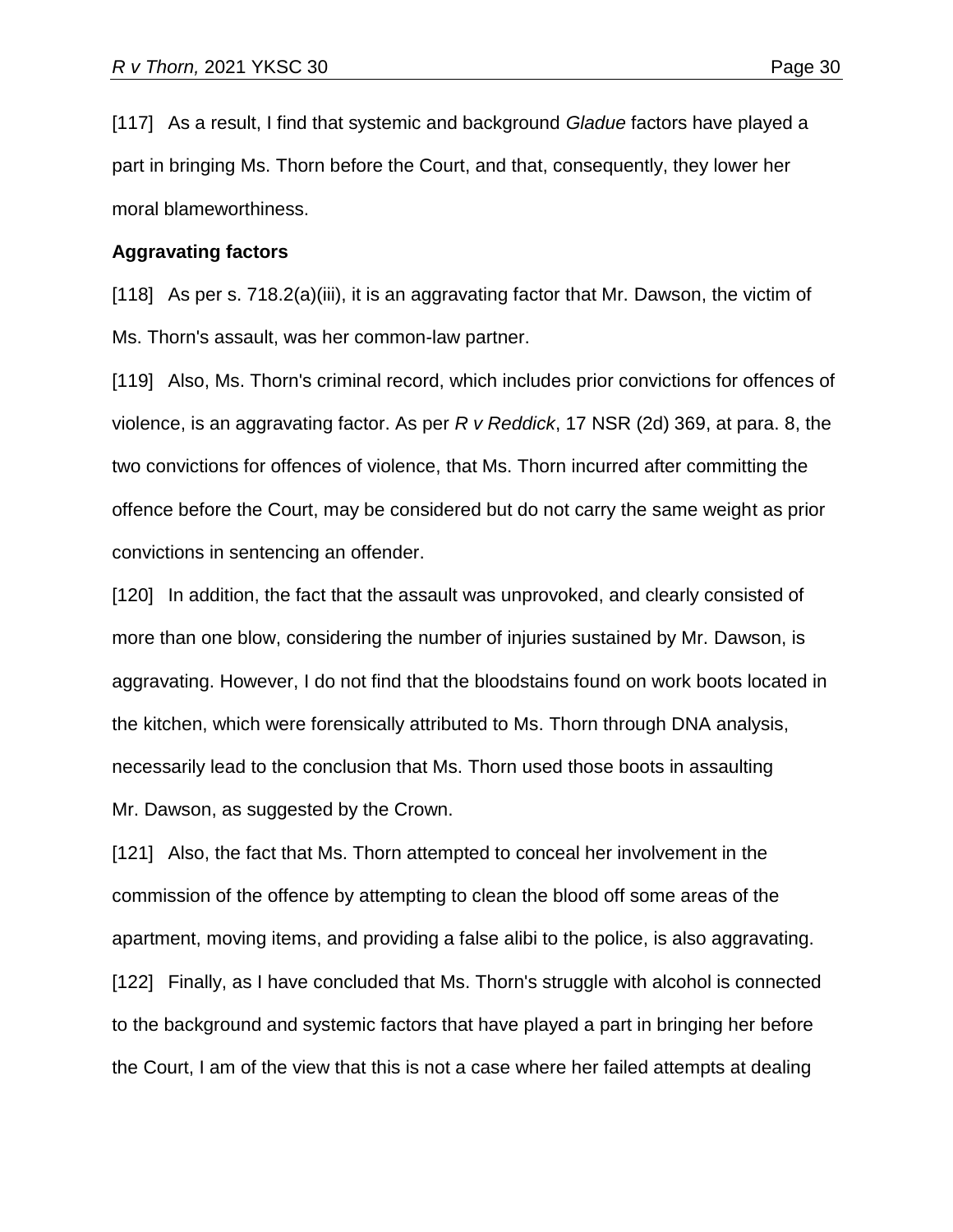with her alcohol addiction prior to committing the offence before the Court, and her level of intoxication at the time of the offence, may be identified as an aggravating factor. It is,

however, part of the factual matrix that led to the tragic death of Mr. Dawson.

### **An appropriate sentence**

[123] Manslaughter is punishable by a maximum of life imprisonment. There is no minimum sentence that applies in this case, as the offence did not involve the use of a firearm (see s. 236(b)).

[124] Courts have noted in many occasions that there is a wide range of sentences imposed in manslaughter cases. This wide range reflects the many set of circumstances that can lead to a conviction for manslaughter, from near accident to near murder.

[125] In light of the facts in this matter, I am of the view that Ms. Thorn's assault on Mr. Dawson cannot be characterized as a case involving a near accident. The injuries to Mr. Dawson's head, and torso, as well as the internal and external bleeding, reveal that the assault consisted of more than one blow, and that a significant degree of force was employed.

[126] In addition, Ms. Thorn did not provide nor seek assistance after realizing what she had done. Instead, she chose to conceal her involvement in Mr. Dawson's death. [127] On the other hand, as I have already stated, she is remorseful, and the *Gladue* factors present in Ms. Thorn's case reduce her moral blameworthiness.

[128] As such, I find that this case falls more towards the middle of the range of the cases that were filed by Crown counsel and defence counsel in this matter.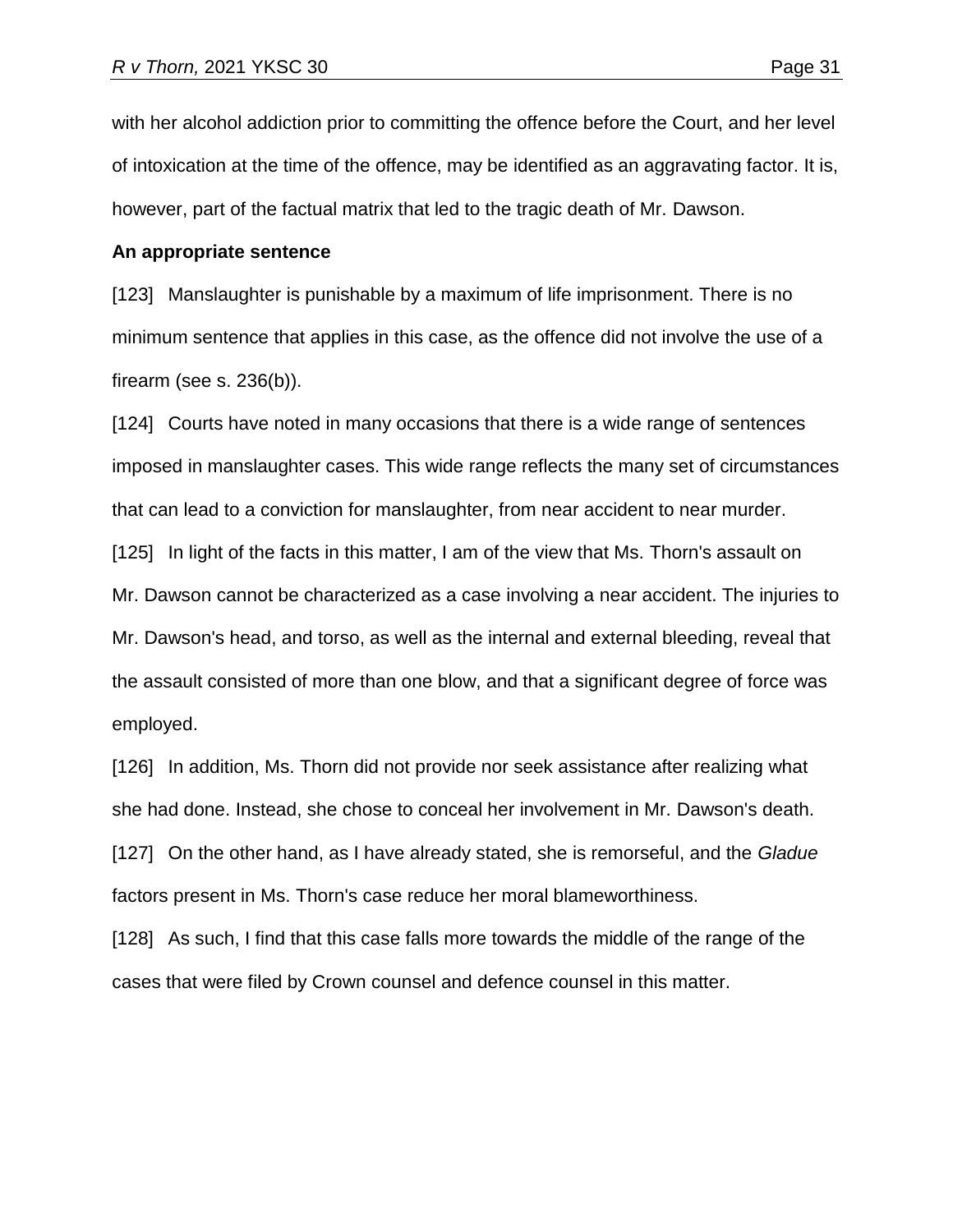[129] Before imposing sentence on Ms. Thorn, I want to acknowledge that no sentence I impose can bring Mr. Dawson back, nor can it mitigate the loss felt by his family and friends.

[130] In addition, I want to say that a sentence imposed in a criminal matter, such as this one, is in no way meant to assess or reflect the importance, the usefulness, or the value of the victim's life. No sentence could ever achieve that result.

[131] Overall, having considered:

- (a) the nature and circumstances of the violent offence before the Court that led to the death of Mr. Dawson;
- (b) its impact on Mr. Dawson's family, as well as on the members of his community, and on the respective governments of two First Nations he was closely associated with;
- (c) Ms. Thorn's personal circumstances as an Indigenous offender;
- (d) the objectives of sentencing I identified as most relevant in the present case, and the general principles of sentencing applicable to this matter;
- (e) the relevant mitigating and aggravating factors; and
- (f) the sentencing precedents filed by Crown counsel and defence counsel,

I am of the view that a global sentence of five years of imprisonment, less time served, is appropriate. Considering 859.5 days of pre-sentence custody, I therefore sentence Ms. Thorn to serve an additional period of 966 days.

[132] Ms. Thorn requested that I make a recommendation that she be placed at one of the Correctional Service of Canada's healing lodges, which would help her reconnect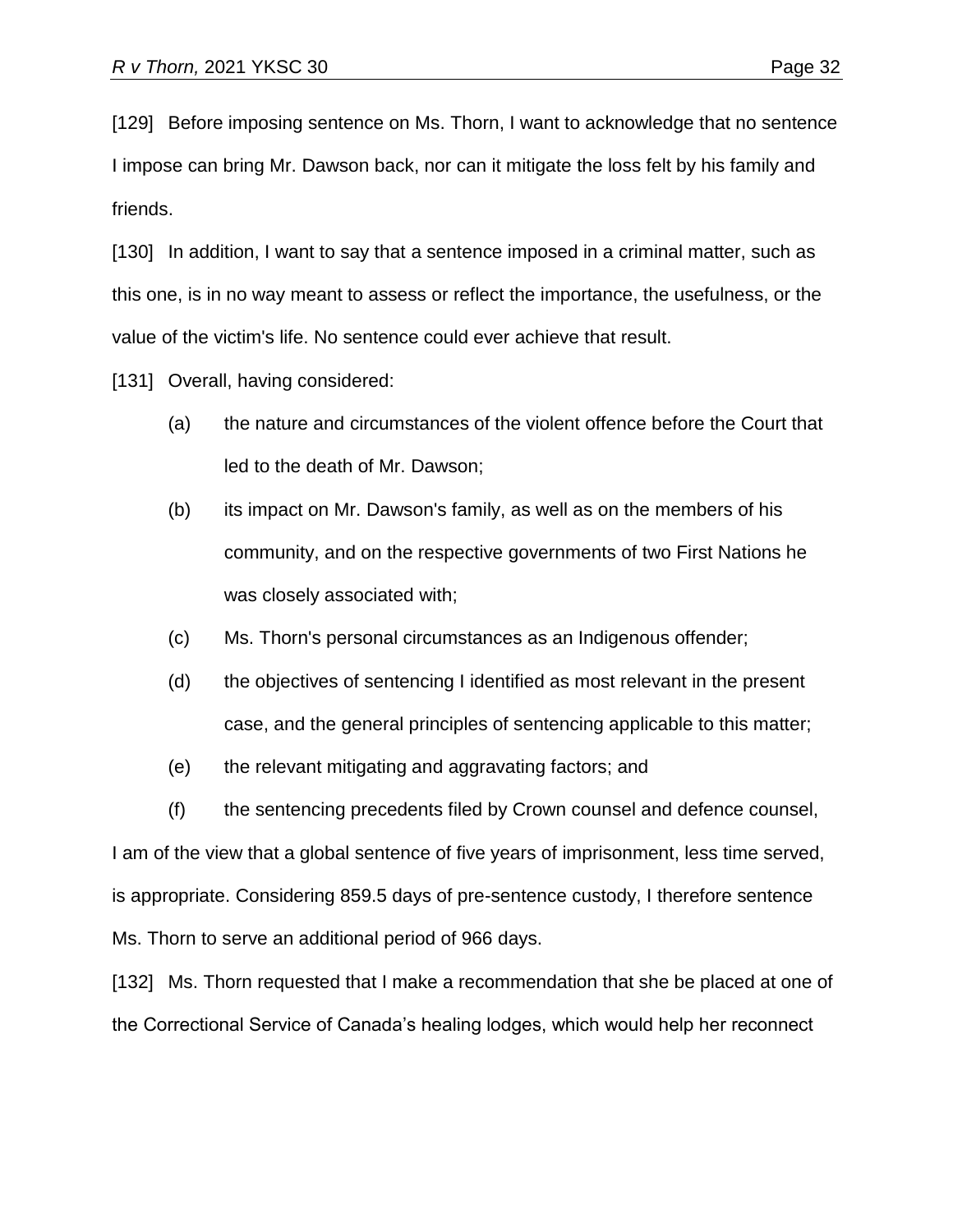with her Métis heritage. Crown counsel is not opposed to the Court making such a recommendation.

[133] It is my understanding, from the reports that were filed with the Court, that Indigenous healing lodges offer culturally appropriate services and programs to offenders in a way that incorporates Indigenous values, traditions, and beliefs. The types of interventions offered to Indigenous inmates at healing lodges include contact with Elders, interaction with nature, and ceremonies. The goal is to address the factors that led to incarceration, and prepare the offenders for their reintegration into society. [134] Considering the intergenerational trauma experienced by Ms. Thorn and her family as a result of the government imposed residential school system, and its impact on Ms. Thorn's personal circumstances as an Indigenous offender; and, considering as well, Ms. Thorn's desire to reconnect with her Métis heritage, and her needs for an intensive, long-term therapeutic settings; I am of the view that placement in one of the two healing lodges closest to Ms. Thorn's family, where she would have access to culturally meaningful programming and support, would be beneficial to help her:

- (i) develop a deeper connection with, and pride in, her Métis heritage;
- (ii) understand the underlying issues linked to her alcohol and substance abuse; and
- (iii) ultimately address her alcohol and substance abuse issues, which were identified as her main risk factors to reoffend in a violent way.

[135] I therefore recommend that Ms. Thorn serve her federal sentence in an Indigenous healing lodge, and, more particularly, at the Okimaw Ohci Healing Lodge in Saskatchewan or the Buffalo Sage Wellness House in Edmonton, Alberta.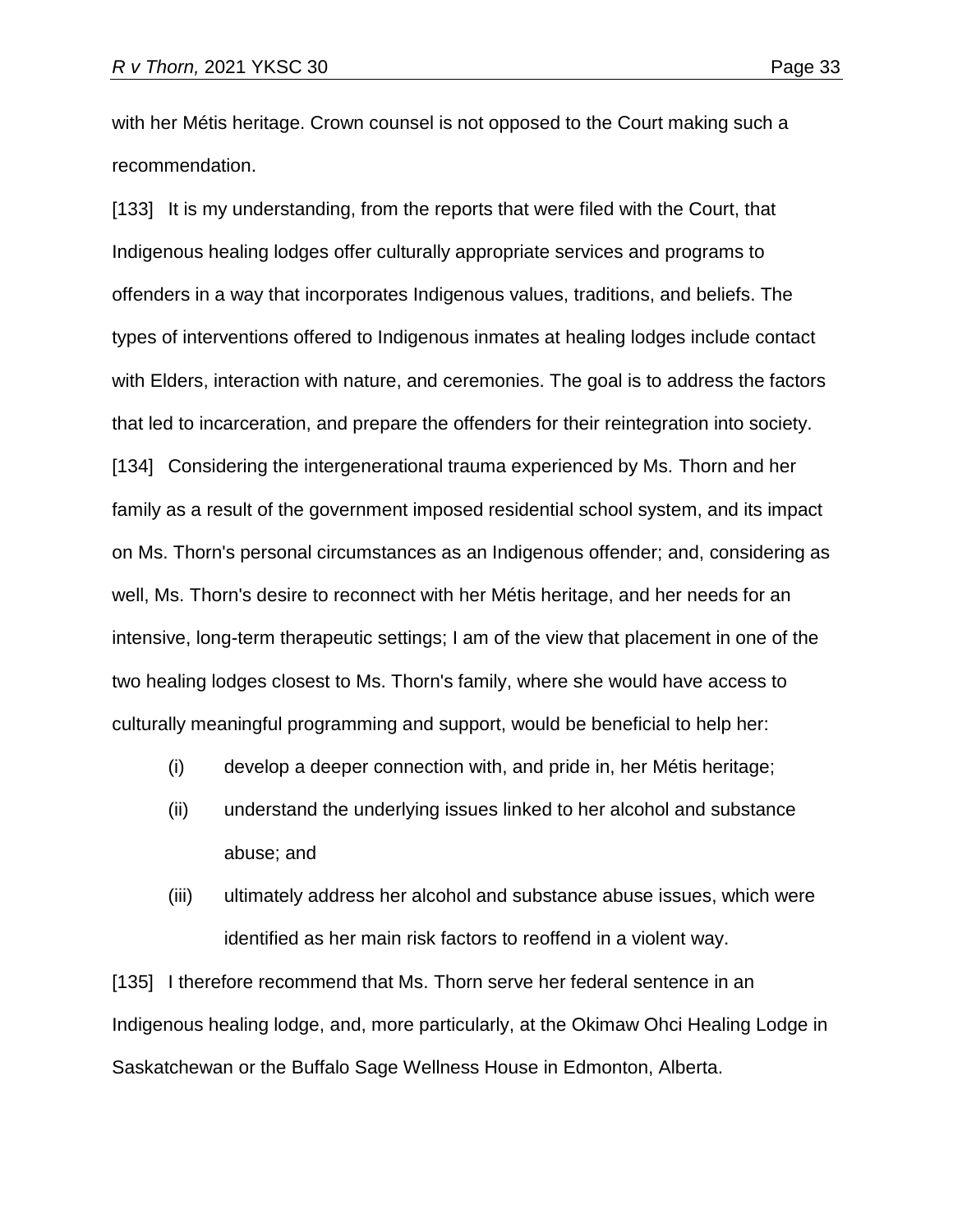### **Ancillary orders**

[136] As previously indicated, Crown counsel seeks a number of ancillary orders, including a DNA order. The defence did not raise any issue with respect to Crown counsel's request for a DNA order.

[137] Manslaughter is a "primary designated offence", pursuant to s. 487.04 of the *Criminal Code*, and a DNA order is mandatory in this case. Accordingly, I am prepared to make an order, pursuant to s. 487.051 of the *Criminal Code*, authorizing the taking of the number of samples of bodily substances reasonably required for the purpose of DNA analysis from Ms. Thorn.

[138] Also, Crown counsel seeks a firearms prohibition order for life, pursuant to s. 109 of the *Criminal Code*. Defence counsel did not make any submissions in that regard.

### [DISCUSSIONS]

[139] Therefore, considering the offence before the Court, a lifelong prohibition order is mandatory, pursuant to s. 109(2)(b) of the *Criminal Code*. I therefore order, pursuant to that section, that Ms. Thorn be prohibited from possessing any prohibited firearm, restricted firearm, prohibited weapon, prohibited device, and prohibited ammunition for life.

[140] In addition, considering that the offence before the Court is one that involves an act of violence that caused Mr. Dawson's death, as well as Ms. Thorn's criminal record, which includes convictions for violent offences, and, more particularly, a conviction for an assault with a weapon in 2019, I am prepared to order that Ms. Thorn be prohibited from possessing any weapon for life, pursuant to s. 109(2)(a) of the *Criminal Code*.